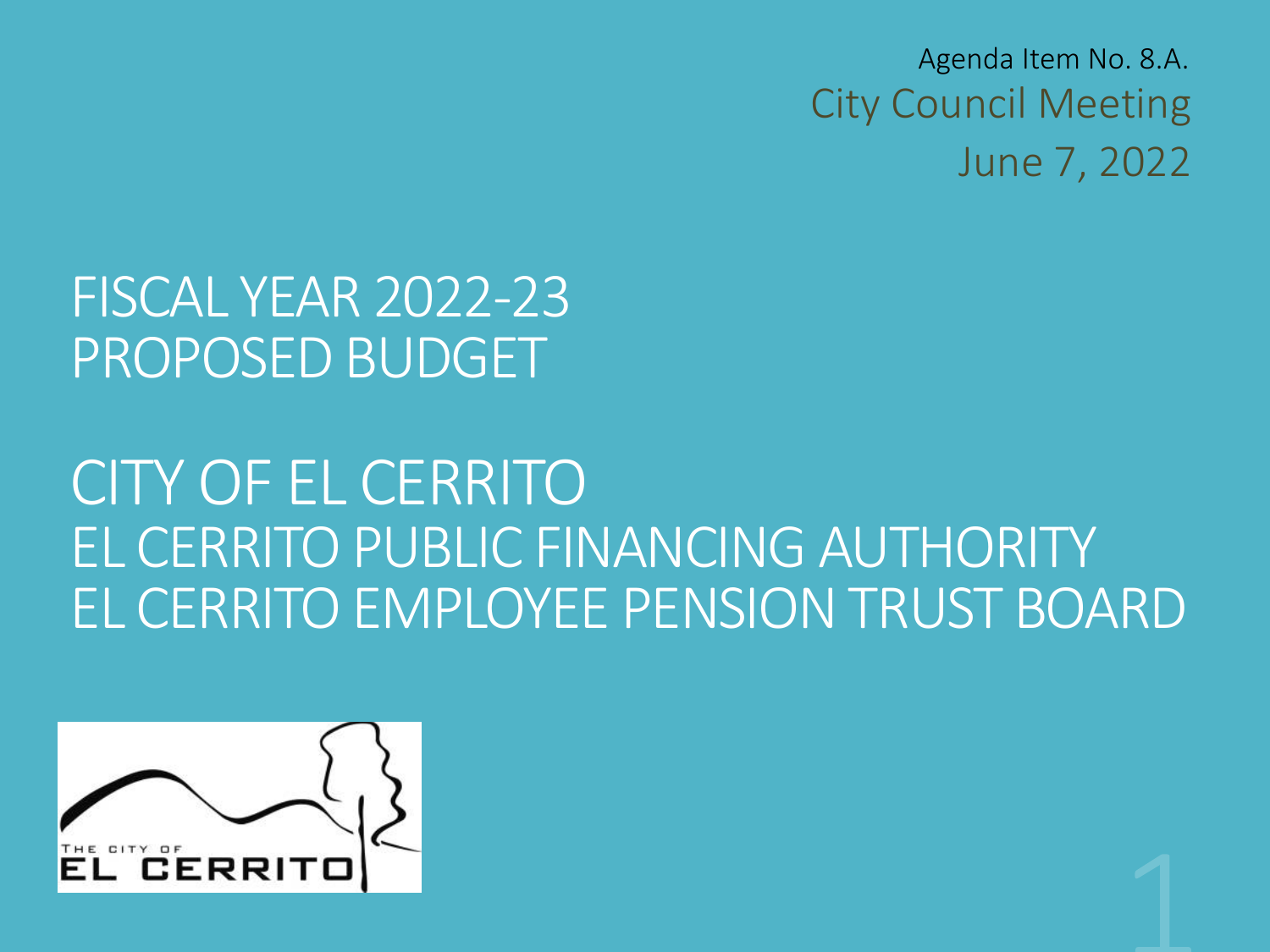# FY 2022-23 Proposed Budget: Budget Process

- •February 5, 2022: City Council Workshop: Goals and Priority Setting
- •March 1, 2022: FY 2021-22 Midyear Budget Amendments
- •March May 2022: Based on Council priorities, City Departments prepare budgets for all departments and all funds, update CIP, confirm personnel expenditures
- •May 17, 2022: Master Fee Schedule adopted by City Council
- •May 24, 2022: Budget Workshop: Preliminary Budget and Department Budgets (Joint meeting with FAB)
- •June 3, 2022: Draft Proposed Budget Document published
- •June 7, 2022: First FY 2022-23 Proposed Budget Hearing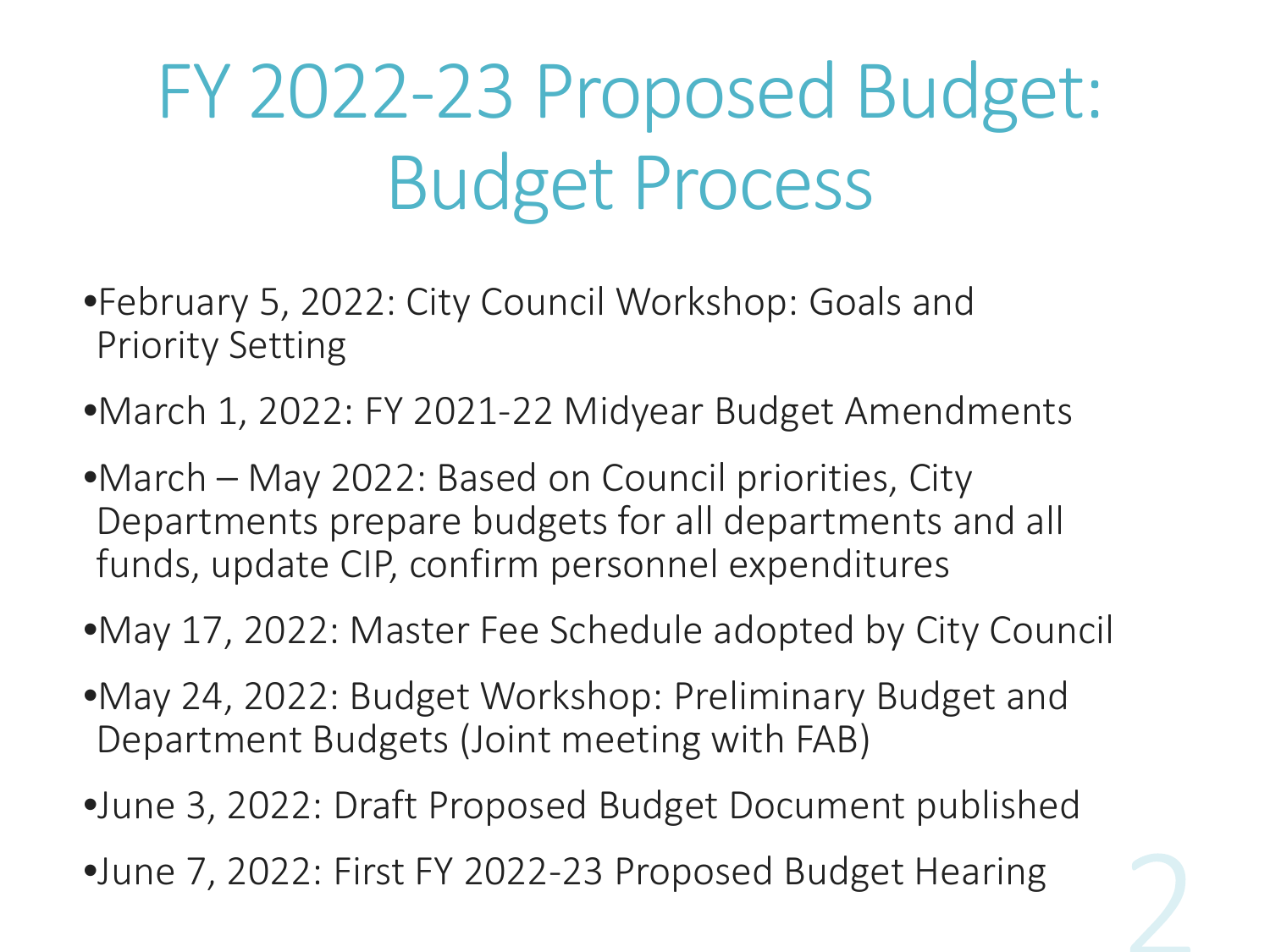## FY 2022-23 Proposed Budget: Focus



#### Achieve Long-term Financial Sustainability

General Fund Reserve

Fiscal Response Plan

Constant Monitoring of Financial Position

Fiscal Discipline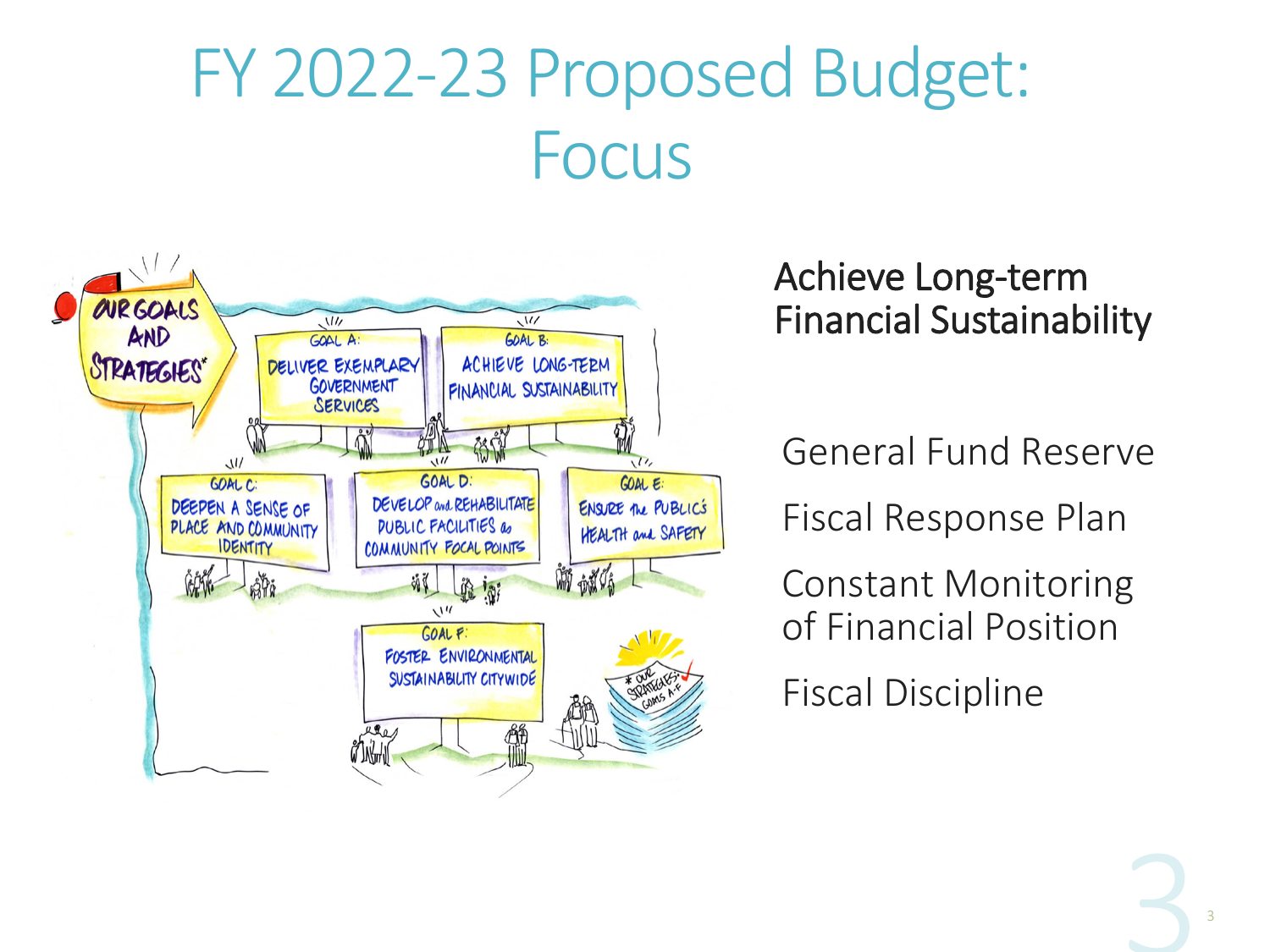FY 2022-23 Proposed Budget: City Council Priorities – Overview

- •Implement City Council Direction with focus on financial sustainability
- •Implement workplan of "Must Do" tasks and projects in progress
- •Continue current priorities and strategic goals
- •Strategically restore services and staffing
- •Maintain fiscal discipline with a budget focus of financial sustainability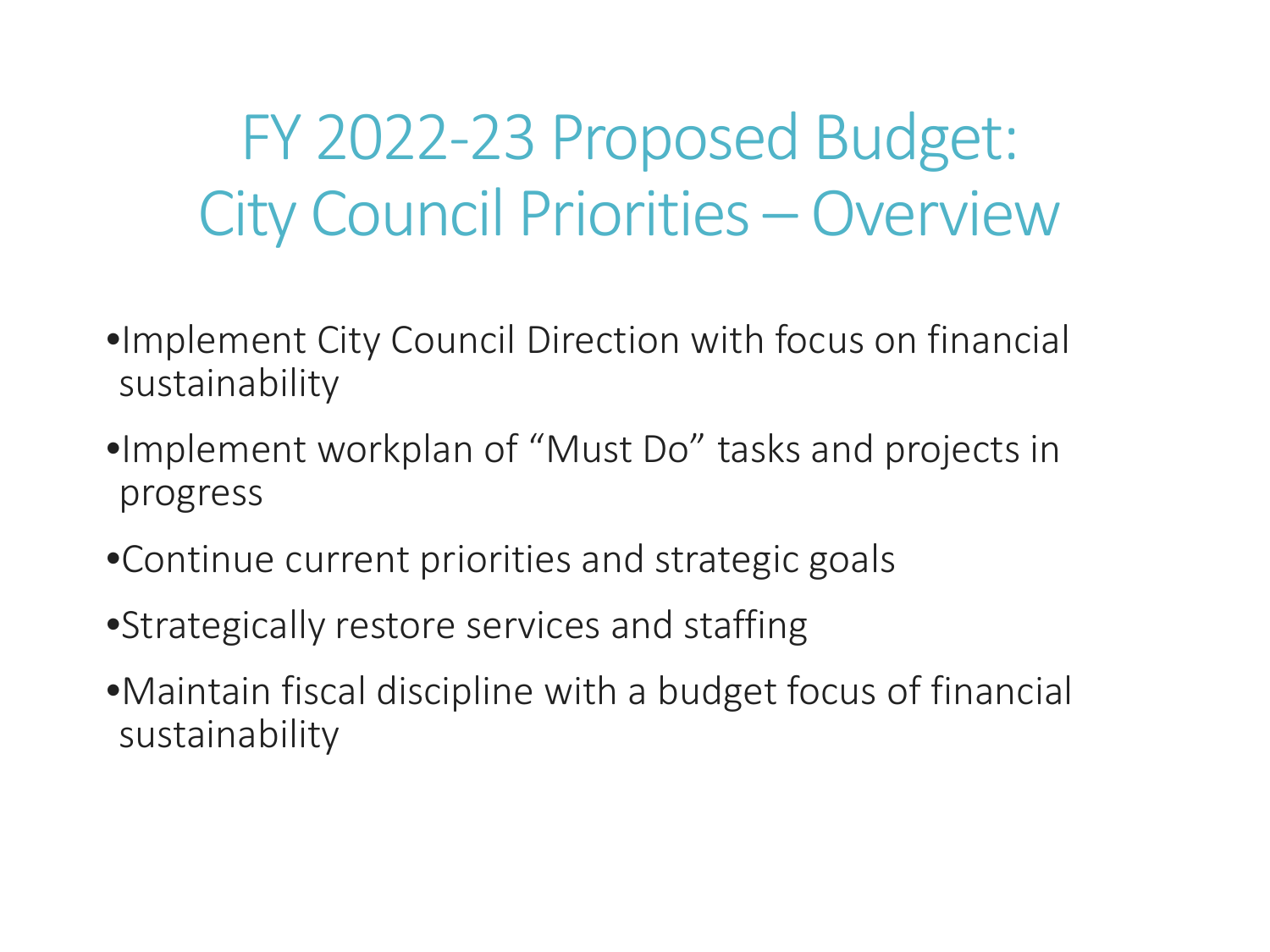## FY 2022-23 Proposed Budget: City Council Priorities - Tasks and Projects

- •Strategic Goals Still in place
	- Day to day operations, services, programs
- •Continue to respond to State Auditor recommendations
	- Classification and Compensation Study
	- Financial Sustainability Plan
- •BART Plaza Development
	- **Library**
	- Parking/Transportation Demand Management Program
- •Implement SB 1383
- •General Plan Housing Element
	- Safety Element
- •SPASP Update
- •July 4 Festival
- •Labor Negotiations Fire 1230, SEIU, PSMA
- •Fill Key vacant positions
- •Various CIP and Maintenance Projects
	- Equipment and maintenance needs
- •Climate Emergency
	- Climate Action Plan Update
- •Wildfire Prevention and Safety
	- Vegetation Management
	- Updating Emergency and Evacuation Plans
- •Community benefit contributions from cannabis businesses
- •Plans adopted by Council (SPASP, Affordable Housing, Economic Development, Park and Recreation Master Plan, Complete Streets, Transportation, Urban Greening, etc.)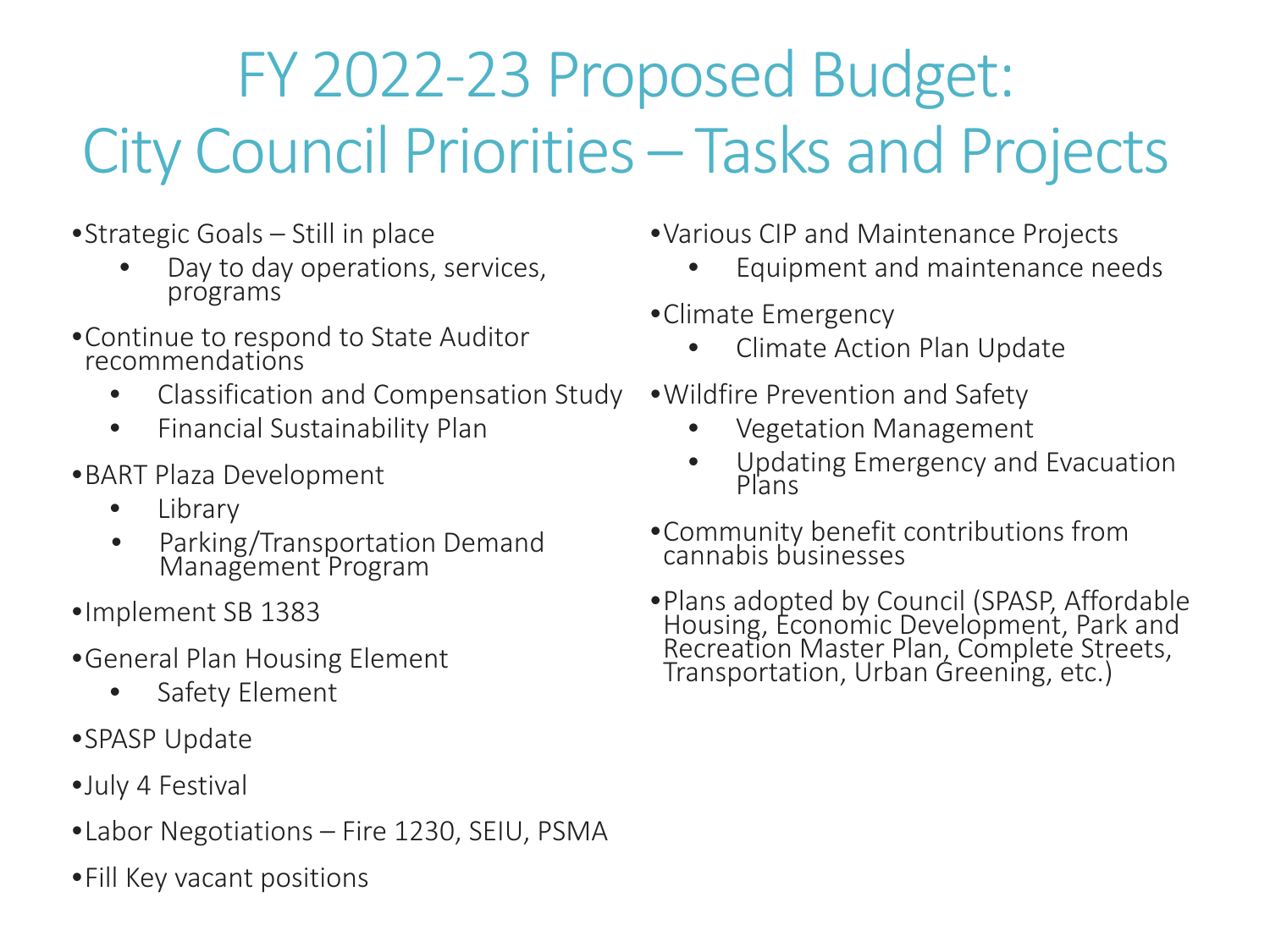## FY 2022-23 Proposed Budget: City Organization

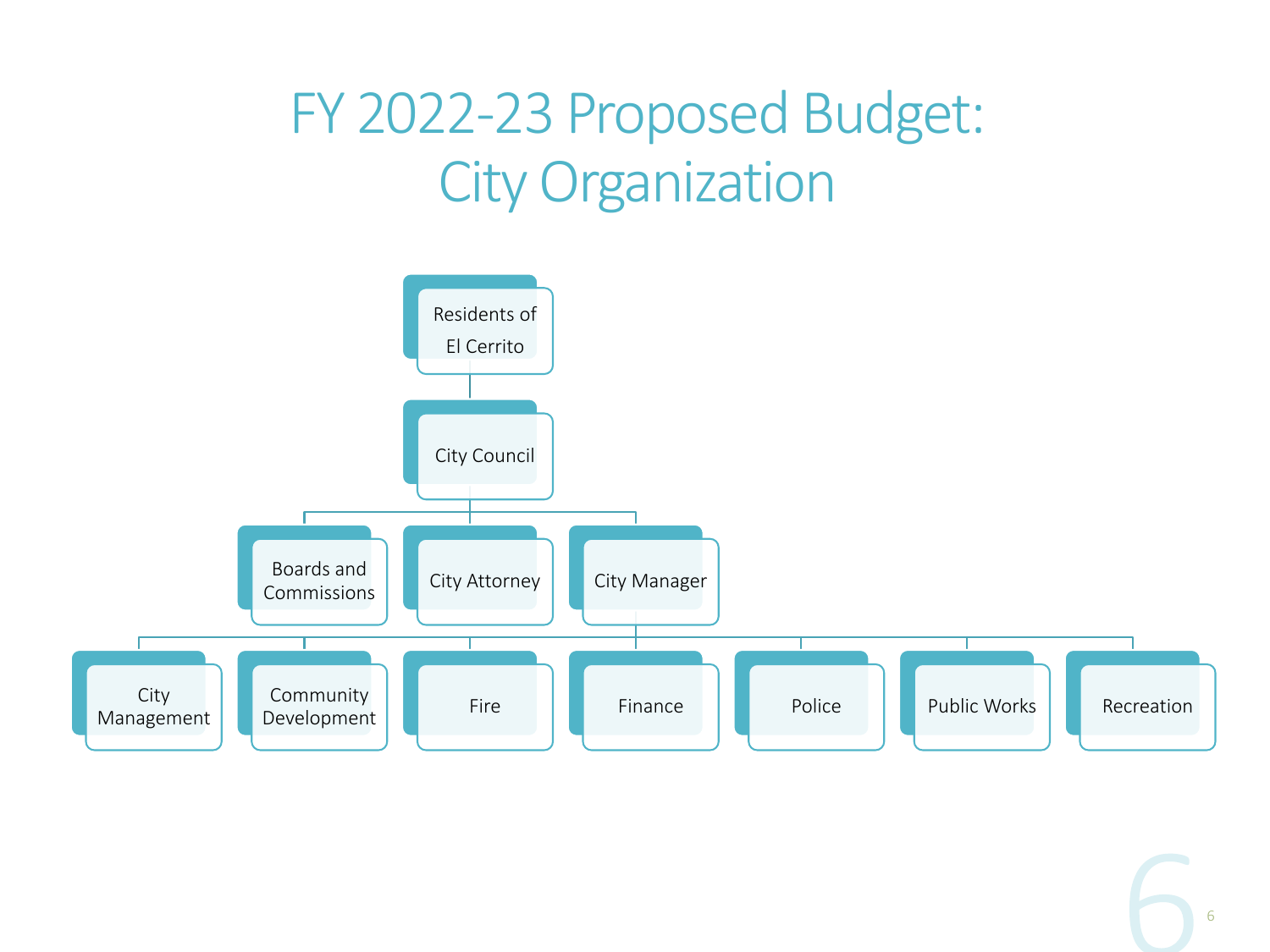# FY 2022-23 Proposed Budget: Proposed Staffing

| Department                     |       |       | FY 2018-19 FY 2019-20 FY 2020-21 FY 2021-22 FY 2022-23 |       |       |
|--------------------------------|-------|-------|--------------------------------------------------------|-------|-------|
| <b>City Council</b>            | 5     | 5     | 5                                                      | 5     | 5     |
| <b>City Management</b>         | 11.5  | 11.5  | 10                                                     | 9     | 10    |
| <b>Finance Department</b>      | 6     | 6     | 6                                                      | 6     | 6     |
| <b>Community Development</b>   | 14    | 14    | 15                                                     | 14    | 15    |
| <b>Police Department</b>       | 58    | 58    | 55                                                     | 48    | 48    |
| <b>Fire Department</b>         | 37    | 37    | 37                                                     | 37    | 37    |
| <b>Public Works Department</b> | 25.2  | 25.2  | 25                                                     | 24.2  | 25.2  |
| <b>Recreation Department</b>   | 23    | 23    | 21                                                     | 18    | 19    |
| Total                          | 179.7 | 179.7 | 174                                                    | 161.2 | 165.2 |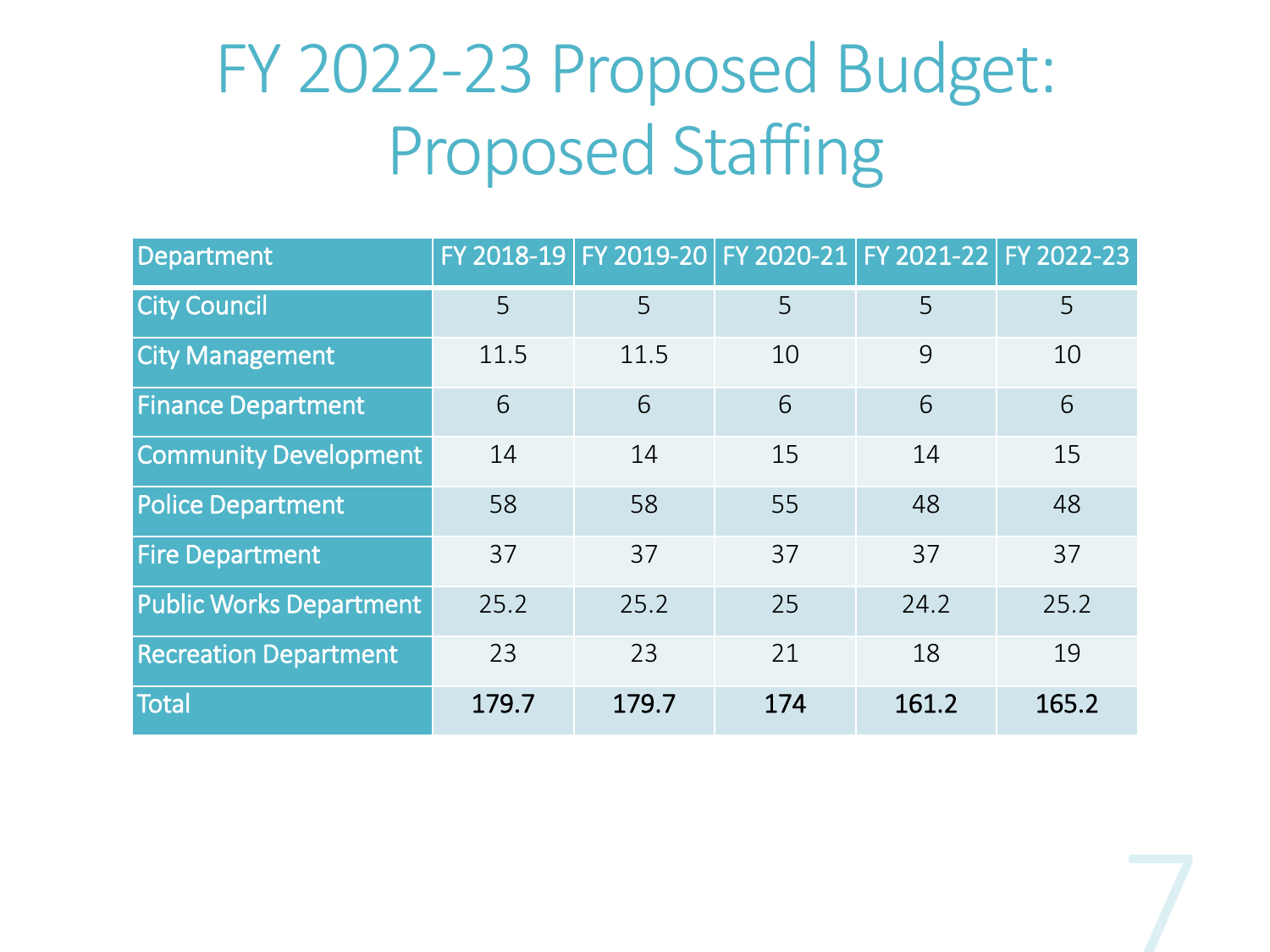### FY 2022-23 Proposed Budget Citywide Revenues- All Funds

| <b>Revenue Category</b>            | FY 2018-19<br><b>Actual</b> | FY 2019-20<br><b>Actual</b> | FY 2020-21<br>Adopted | FY 2021-22<br>Proposed | FY 2022-23<br>Proposed |
|------------------------------------|-----------------------------|-----------------------------|-----------------------|------------------------|------------------------|
| <b>Taxes</b>                       |                             |                             |                       |                        |                        |
| <b>Property Taxes</b>              | \$11,034,598                | \$13,308,665                | \$14,939,640          | \$14,246,000           | \$15,513,200           |
| <b>Sales Taxes</b>                 | \$9,176,136                 | \$8,606,616                 | \$9,708,892           | \$8,657,717            | \$8,933,189            |
| <b>Utility Users Taxes</b>         | \$3,207,892                 | \$3,165,974                 | \$3,444,484           | \$3,100,000            | \$3,300,000            |
| <b>Local Parcel Taxes</b>          | \$2,112,686                 | \$2,132,185                 | \$2,125,084           | \$2,128,247            | \$2,151,038            |
| <b>Franchise Taxes</b>             | \$1,243,985                 | \$1,637,613                 | \$1,364,257           | \$1,250,000            | \$1,400,000            |
| <b>Business License Taxes</b>      | \$910,104                   | \$918,799                   | \$924,358             | \$900,000              | \$1,100,000            |
| <b>Other Taxes</b>                 | \$778,705                   | \$813,043                   | \$787,231             | \$760,000              | \$791,388              |
| <b>Total Taxes</b>                 | \$28,464,105                | \$30,582,896                | \$33,293,947          | \$31,041,964           | \$33,188,815           |
| <b>Licenses &amp; Permits</b>      | \$775,876                   | \$784,982                   | \$656,881             | \$1,136,112            | \$893,864              |
| <b>Fines and Forfeitures</b>       | \$218,684                   | \$226,597                   | \$177,525             | \$140,000              | \$140,000              |
| <b>Use of Money and Property</b>   | \$750,983                   | \$1,007,292                 | \$380,984             | \$354,119              | \$590,607              |
| <b>Intergovernmental Revenues</b>  | \$12,326,295                | \$8,892,254                 | \$13,762,454          | \$11,715,471           | \$21,587,824           |
| <b>Charges for Services</b>        | \$8,670,289                 | \$8,101,862                 | \$7,964,110           | \$9,352,783            | \$9,817,172            |
| <b>Other Revenues</b>              | \$1,393,711                 | \$611,601                   | \$300,803             | \$397,400              | \$308,804              |
| <b>Total Other Revenues before</b> | \$24,135,838                | \$19,624,587                | \$23,242,756          | \$23,095,885           | \$33,338,271           |
| <b>Interfund Transfers</b>         | \$4,484,202                 | \$2,617,178                 | \$5,572,731           | \$2,364,562            | \$2,390,644            |
| <b>Total</b>                       | \$57,084,145                | \$52,824,661                | \$62,109,434          | \$56,502,411           | \$68,917,730           |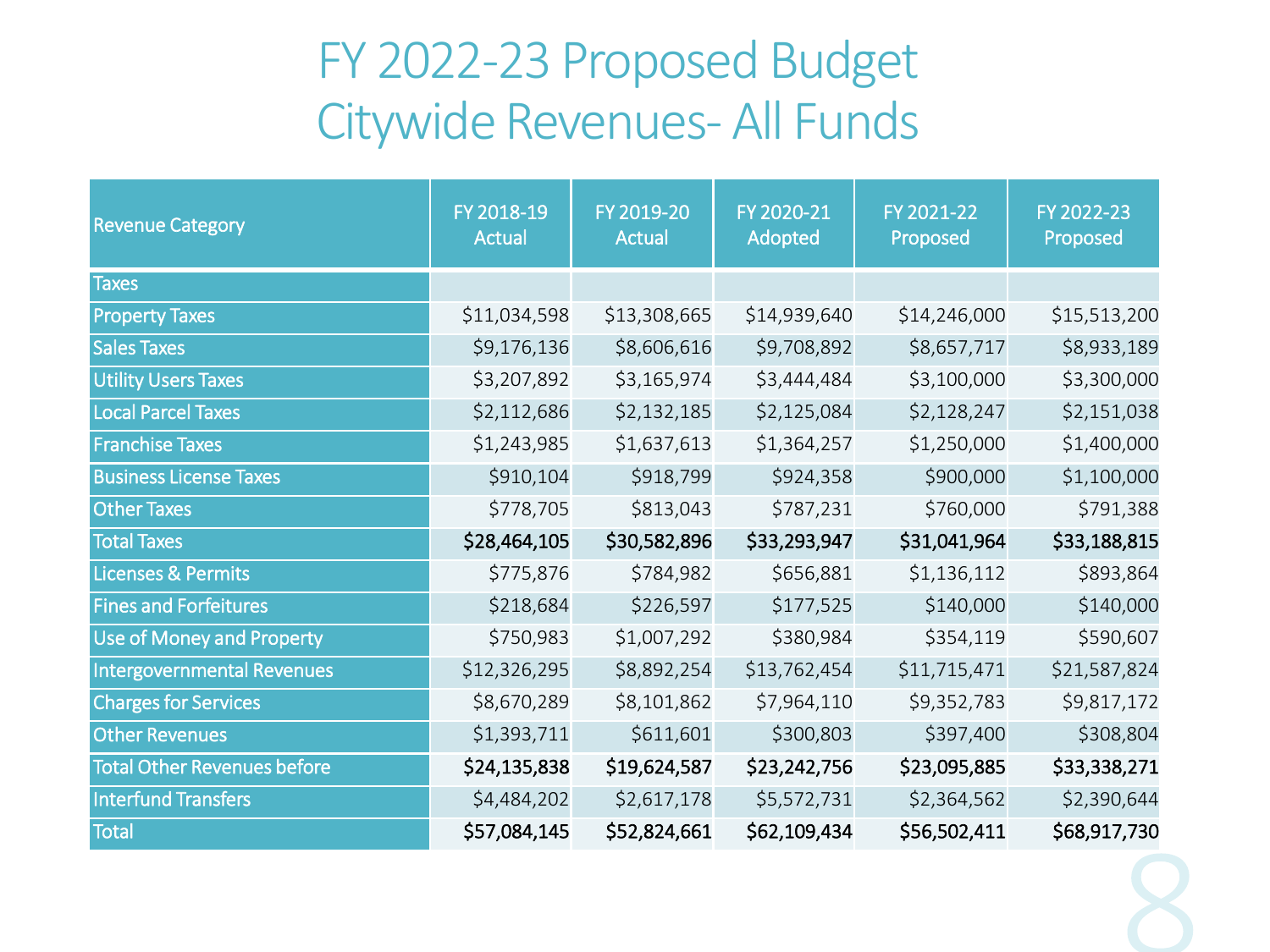# FY 2022-23 Proposed Budget Citywide Revenues - All Funds

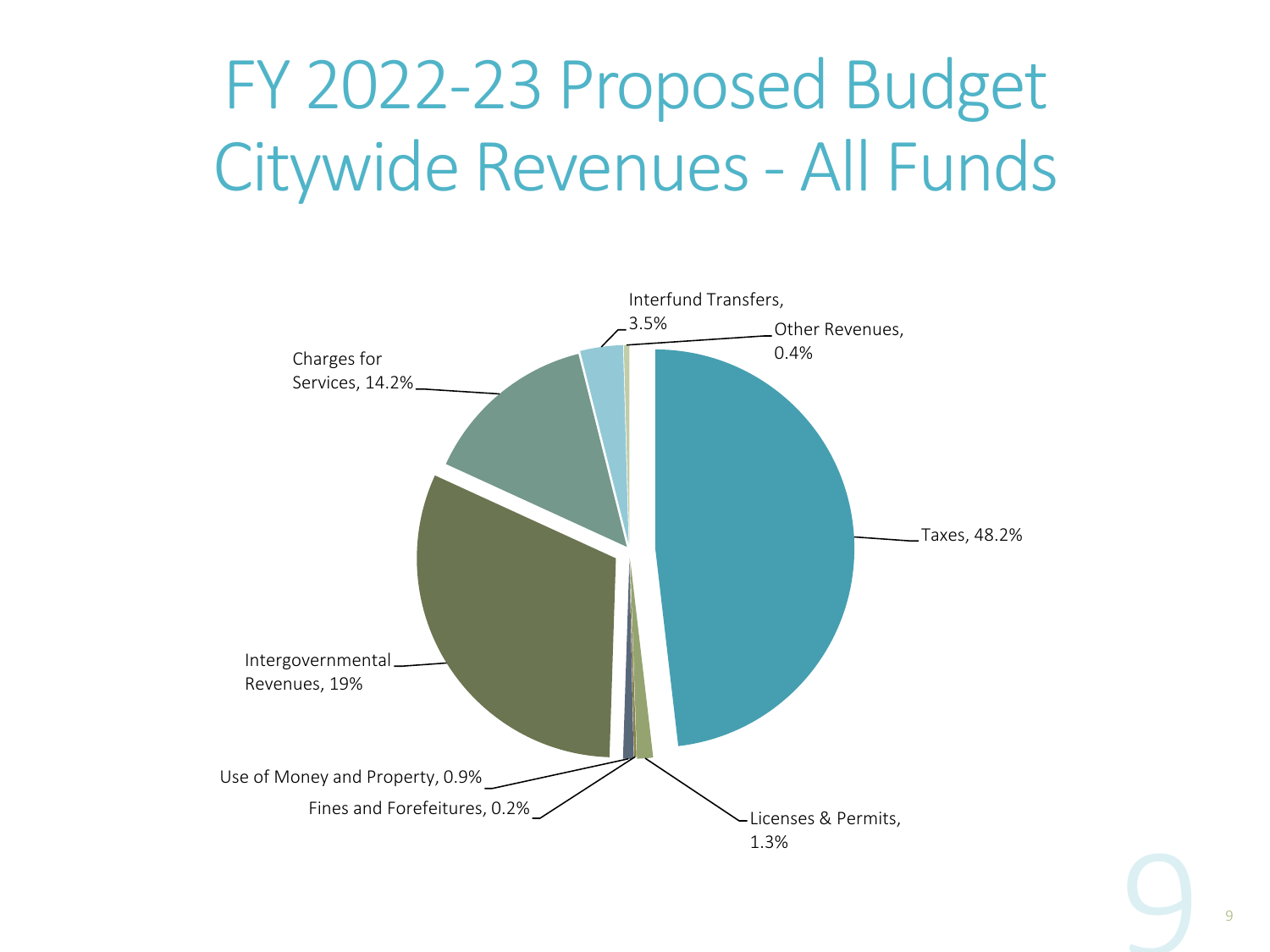# FY 2022-23 Proposed Budget Citywide Expenditures - All Funds

|                                  | FY 2018-19   | FY 2019-20   | FY 2020-21    | FY 2021-22   | FY 2022-23   |
|----------------------------------|--------------|--------------|---------------|--------------|--------------|
|                                  | Actual       | Actual       | <b>Actual</b> | Amended      | Proposed     |
|                                  |              |              |               |              |              |
| <b>Salary &amp; Benefits</b>     | \$26,658,356 | \$26,514,526 | \$24,952,749  | \$25,198,222 | \$27,189,898 |
| <b>PERS - Normal cost</b>        | \$2,347,062  | \$2,568,791  | \$2,666,119   | \$2,710,560  | \$2,774,150  |
| <b>PERS - Unfunded Liability</b> | \$3,733,974  | \$4,367,588  | \$4,863,463   | \$5,523,830  | \$6,189,563  |
| <b>Total Pension Costs</b>       | \$6,081,036  | \$6,936,378  | \$7,529,581   | \$8,234,390  | \$8,963,713  |
|                                  |              |              |               |              |              |
| <b>Total Personnel Costs</b>     | \$32,739,391 | \$33,450,904 | \$32,482,330  | \$33,432,612 | \$36,153,611 |
| <b>Professional Services</b>     | \$5,604,799  | \$4,413,877  | \$3,783,521   | \$7,726,168  | \$7,838,719  |
| <b>Purchased Property</b>        |              |              |               |              |              |
| <b>Services</b>                  | \$6,980,441  | \$4,237,216  | \$4,037,809   | \$5,697,493  | \$15,219,211 |
| <b>Other Services</b>            | \$1,927,639  | \$1,942,210  | \$1,729,638   | \$3,093,653  | \$3,121,786  |
| <b>Supplies</b>                  | \$908,426    | \$906,636    | \$591,644     | \$936,511    | \$1,106,208  |
| <b>Property &amp; Capital</b>    | \$4,300,026  | \$1,027,578  | \$2,574,261   | \$690,054    | \$1,017,563  |
| <b>Financing Costs</b>           | \$2,318,147  | \$2,369,451  | \$2,250,100   | \$2,592,042  | \$2,730,887  |
| <b>Transfer Out</b>              | \$4,484,202  | \$2,617,178  | \$5,572,731   | \$2,364,562  | \$2,385,644  |
|                                  |              |              |               |              |              |
| <b>Total Expenditures</b>        | \$59,263,070 | \$50,965,049 | \$53,022,034  | \$56,533,095 | \$69,573,629 |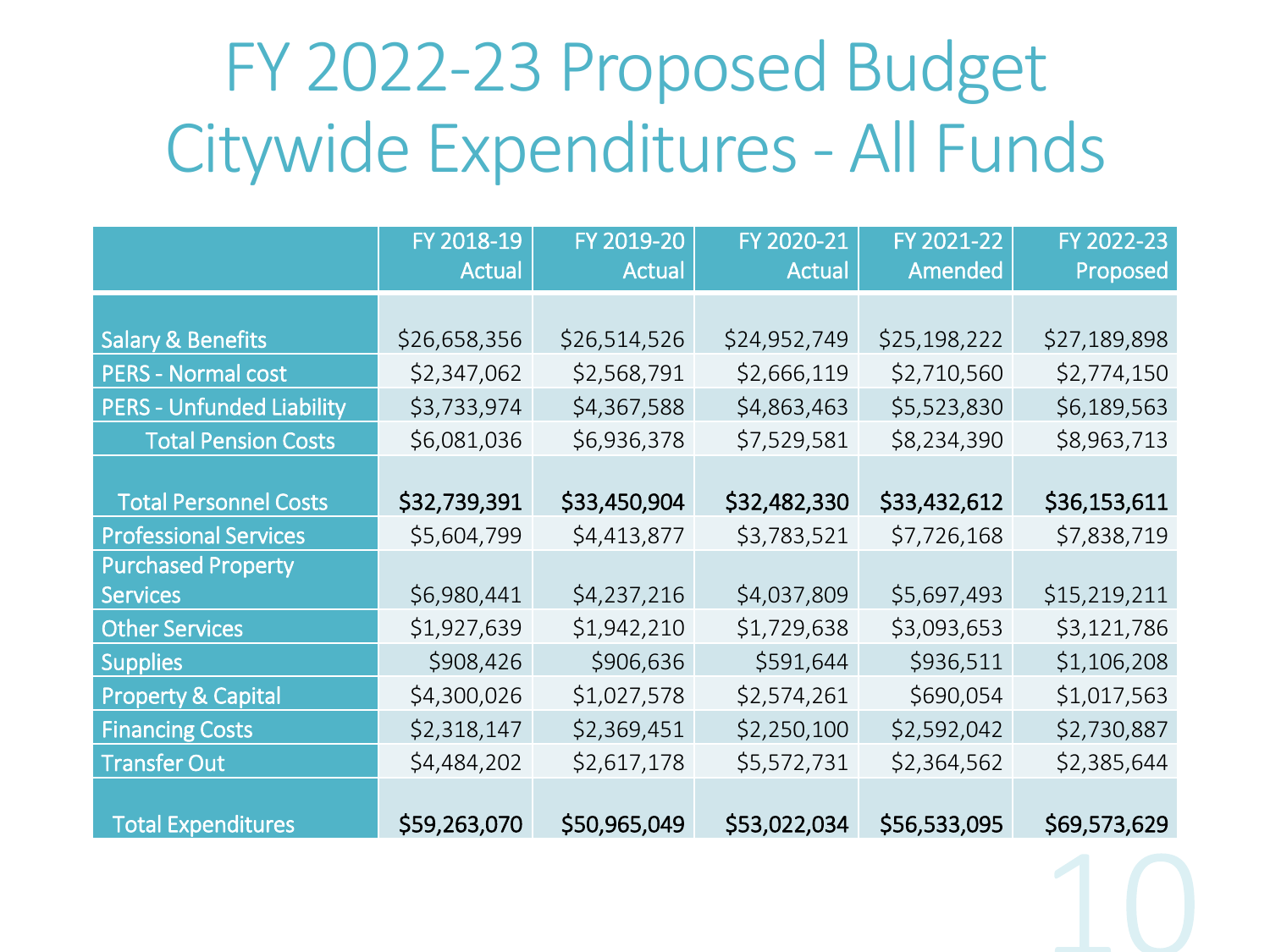## FY 2022-23 Proposed Budget Citywide Expenditures by Department -All Funds

|                               | FY 2018-19<br><b>Actual</b> | FY 2019-20<br><b>Actual</b> | FY 2020-21<br><b>Actual</b> | FY 2021-22<br>Amended | FY 2022-23<br>Proposed |
|-------------------------------|-----------------------------|-----------------------------|-----------------------------|-----------------------|------------------------|
| <b>City Management</b>        | \$4,504,441                 | \$4,675,656                 | \$3,915,041                 | \$5,004,568           | \$5,163,006            |
| <b>Finance</b>                | \$1,544,090                 | \$1,634,682                 | \$1,386,245                 | \$1,570,459           | \$1,678,897            |
| <b>Police</b>                 | \$12,121,188                | \$12,316,964                | \$11,637,058                | \$12,434,718          | \$13,170,634           |
| <b>Fire</b>                   | \$11,257,758                | \$11,196,922                | \$12,168,376                | \$12,948,202          | \$13,346,883           |
| <b>Public Works</b>           | \$5,970,106                 | \$6,195,395                 | \$5,680,136                 | \$7,034,838           | \$7,875,285            |
| <b>Community Development</b>  | \$2,523,792                 | \$2,576,638                 | \$2,631,280                 | \$3,876,296           | \$3,784,168            |
| Recreation                    | \$5,989,940                 | \$5,652,095                 | \$4,112,140                 | \$4,937,886           | \$6,029,720            |
| <b>Debt Service</b>           | \$2,003,674                 | \$2,063,770                 | \$1,952,308                 | \$2,092,297           | \$2,226,887            |
| <b>Capital Outlay</b>         | \$8,863,880                 | \$2,035,750                 | \$3,966,719                 | \$4,269,269           | \$13,912,505           |
| <b>Total Before Transfers</b> | \$54,778,869                | \$48,347,871                | \$47,449,303                | \$54,168,533          | \$67,187,985           |
| <b>Transfers</b>              | \$4,484,202                 | \$2,617,178                 | \$5,572,731                 | \$2,364,562           | \$2,385,644            |
| <b>Total Expenditures</b>     | \$59,263,070                | \$50,965,049                | \$53,022,034                | \$56,533,095          | \$69,573,629           |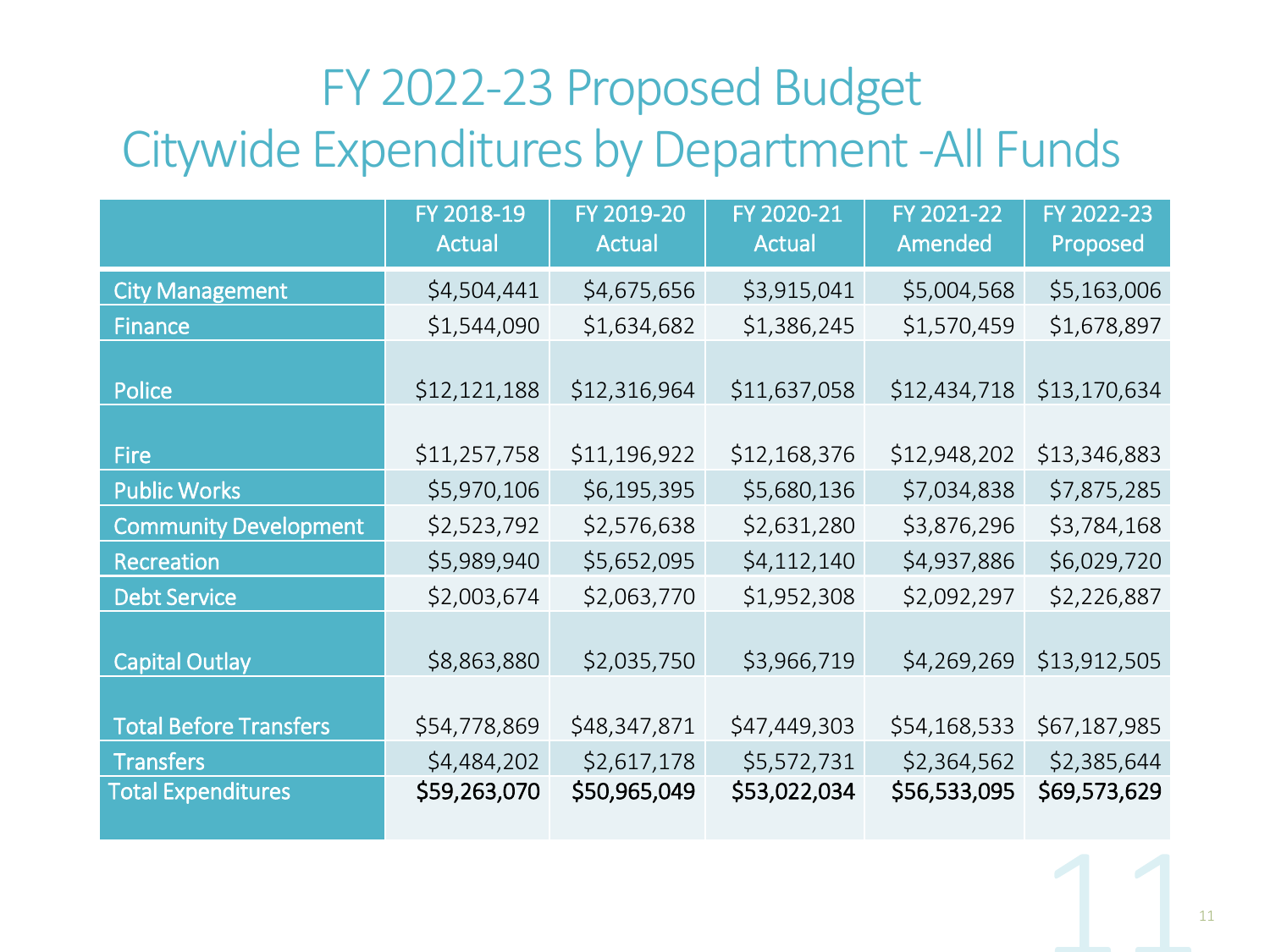### FY 2022-23 Proposed Budget Citywide Spending by Department All Funds

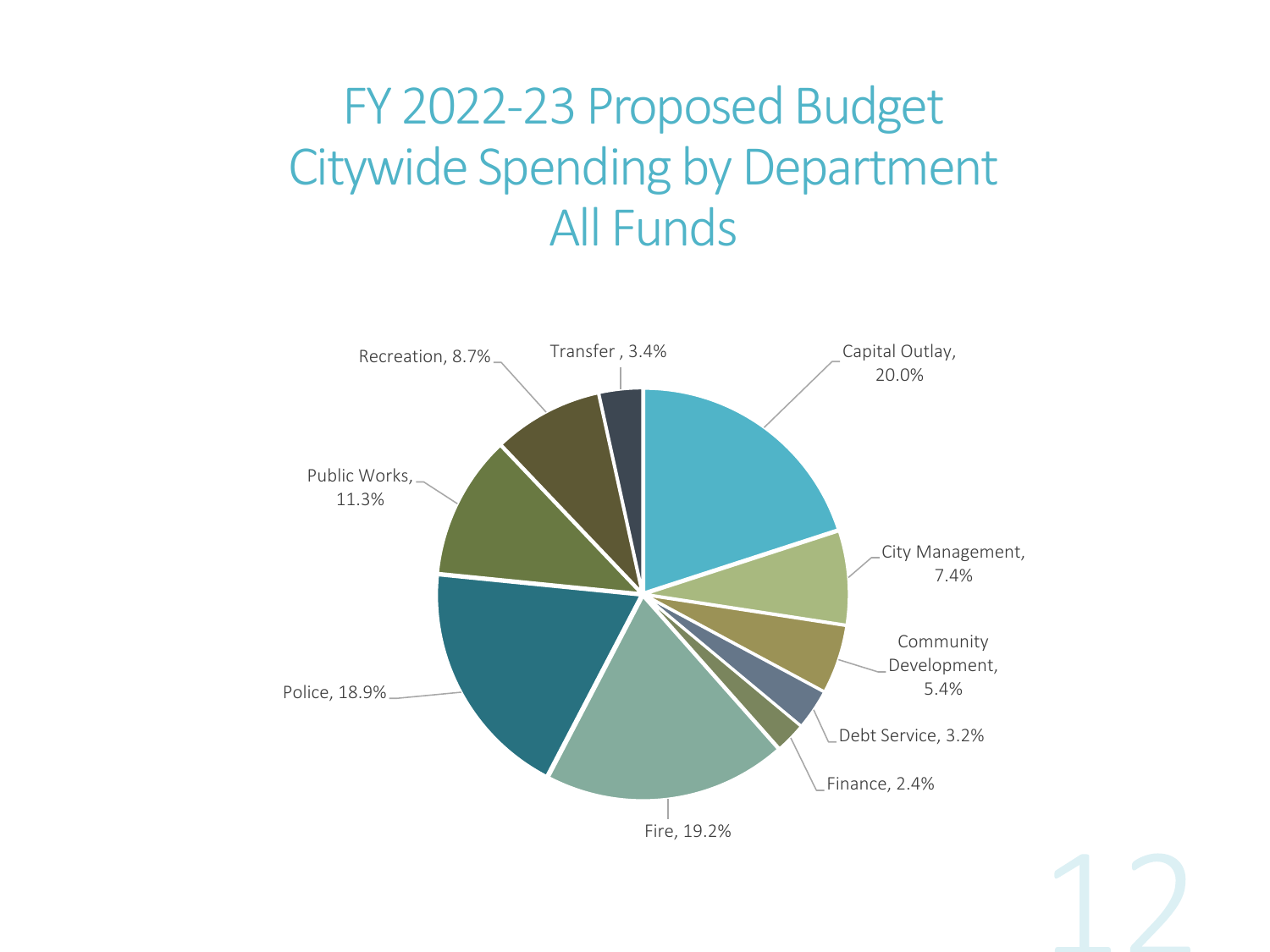#### FY 2022-23 Proposed Budget Projected Fund Balances

|                                            | Projected at  |                 |              |                | Est. Balance at |
|--------------------------------------------|---------------|-----------------|--------------|----------------|-----------------|
|                                            | June 30, 2022 | <b>Revenues</b> | Expenditures | Net Change     | June 30, 2023   |
| General Fund (101)                         | \$7,724,131   | \$45,677,116    | \$44,865,113 | \$812,003      | \$8,536,134     |
| <b>Special Revenue Funds</b>               |               |                 |              |                |                 |
| Gas Tax (201)                              | \$244,106     | \$690,959       | \$653,033    | \$37,926       | \$282,032       |
| National Pollu. & Disch. Elimination (202) | \$175,537     | \$338,638       | \$409,602    | (570, 964)     | \$104,573       |
| Landscape and Lighting Assessment (203)    | \$86,918      | \$801,664       | \$865,991    | (564, 327)     | \$22,591        |
| Measure J Return to Source (204)           | \$330,065     | \$482,388       | \$437,802    | \$44,586       | \$374,651       |
| Measure J Storm Drain (205)                | \$542,736     | \$711,134       | \$796,739    | ( \$85,605)    | \$457,131       |
| Measure H Parcel Tax (207)                 | \$52,807      | \$648,740       | \$704,536    | ( \$55,796)    | (52,989)        |
| Asset Seizure (208)                        | \$309,263     |                 |              |                | \$309,263       |
| Vehicle Abatement (209)                    | \$404,141     | \$30,000        | \$30,900     | (5900)         | \$403,241       |
| Street Improvements (211)                  | \$1,968,975   | \$1,508,376     | \$2,096,680  | (5588, 304)    | \$1,380,671     |
| SB1-Road Repair & Account (212)            | \$615,076     | \$550,193       | \$703,232    | ( \$153,039)   | \$462,037       |
| Public Art (213)                           | \$54,838      | \$0             | \$100,000    | (\$100,000)    | (545, 162)      |
| Paratransit (214)                          | \$237,308     | \$170,000       | \$163,862    | \$6,138        | \$243,446       |
| Federal, State and Local Grants (221)      | (572,095)     | \$395,511       | \$395,511    | \$0            | (572,095)       |
| C.O.P.S. Grant (222)                       | \$194,412     | \$150,000       | \$153,000    | (53,000)       | \$191,412       |
| Municipal Services Corp (230)              | \$41,631      |                 |              | \$0            | \$41,631        |
| City Housing Trust (231)                   | \$2,835,000   |                 |              | \$0            | \$2,835,000     |
| Low & Moderate Income Housing (232)        | \$5,205,049   | \$164,800       | \$207,528    | (542, 728)     | \$5,162,321     |
| <b>Total Special Revenue Funds</b>         | \$13,331,444  | \$6,642,403     | \$7,988,766  | ( \$1,346,363) | \$11,985,081    |
| <b>Capital Projects Funds</b>              |               |                 |              |                |                 |
| Capital Improvements (301)                 | \$380,732     | \$11,167,175    | \$11,127,175 | \$40,000       | \$420,732       |
| <b>Total Capital Projects Funds</b>        | \$380,732     | \$11,167,175    | \$11,127,175 | \$40,000       | \$420,732       |
| <b>Debt Service Funds</b>                  |               |                 |              |                |                 |
| Financing Authority Measure A (834)        | \$199,923     |                 |              | \$0            | \$199,923       |
| Civic Center (835)                         | \$3,280       | \$582,914       | \$582,763    | \$151          | \$3,431         |
| Street Improvement (836)                   | \$396         | \$707,100       | \$707,100    | \$0            | \$396           |
| Total Debt Service Funds                   | \$203,599     | \$1,290,014     | \$1,289,863  | \$151          | \$203,750       |
| <b>Internal Service Funds</b>              |               |                 |              |                |                 |
| Vehicle / Equipment Replacement (601)      | \$375,644     | \$156,000       | \$136,591    | \$19,409       | \$395,053       |
| <b>Enterprise Fund</b>                     |               |                 |              |                |                 |
| Integrated Waste Management (501)          | \$2,967,268   | \$3,900,022     | \$4,081,121  | ( \$181,099)   | \$2,786,169     |
| <b>Fiduciary Fund</b>                      |               |                 |              |                |                 |
| Employees' Pension Trust (701)             | \$0           | \$85,000        | \$85,000     | \$0            | \$0             |
| <b>Total Funds</b>                         | \$24,982,818  | \$68,917,730    | \$69,573,629 | (\$655,899)    | \$24,326,919    |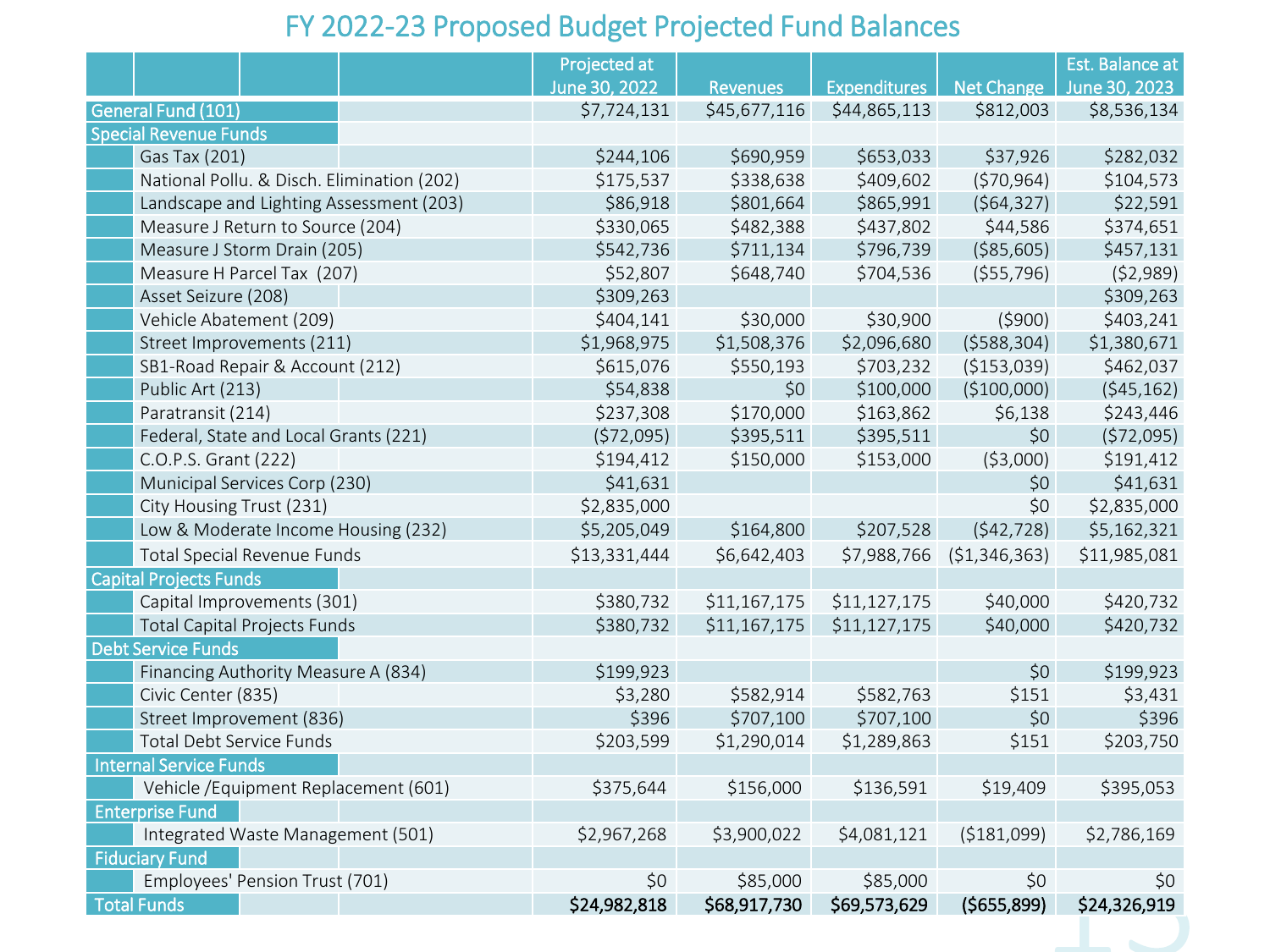### FY 2022-23 Proposed Budget -General Fund Revenues

| <b>Revenue Category</b>           | FY 2018-19<br><b>Actual</b> | FY 2019-20<br><b>Actual</b> | FY 2020-21<br><b>Actual</b> | FY 2021-22<br>Amended | FY 2022-23<br>Proposed |
|-----------------------------------|-----------------------------|-----------------------------|-----------------------------|-----------------------|------------------------|
| <b>Taxes</b>                      |                             |                             |                             |                       |                        |
| <b>Property Taxes</b>             | \$9,932,035                 | \$9,841,133                 | \$10,520,532                | \$10,446,000          | \$11,213,200           |
| <b>Sales Taxes</b>                | \$7,545,310                 | \$6,974,723                 | \$7,827,143                 | \$7,184,117           | \$7,430,117            |
| <b>Utility Tax</b>                | \$3,207,892                 | \$3,165,974                 | \$3,444,484                 | \$3,100,000           | \$3,300,000            |
| <b>Real Property Transfer Tax</b> | \$1,102,563                 | \$3,467,532                 | \$4,419,107                 | \$3,800,000           | \$4,300,000            |
| <b>Franchise Taxes</b>            | \$1,243,985                 | \$1,637,613                 | \$1,364,257                 | \$1,250,000           | \$1,400,000            |
| <b>Business License Tax</b>       | \$910,104                   | \$918,799                   | \$924,358                   | \$900,000             | \$1,100,000            |
| <b>Other Tax</b>                  | \$149,485                   | \$121,701                   | \$126,644                   | \$151,500             | \$151,500              |
| <b>Total Taxes</b>                | \$24,091,373                | \$26,127,475                | \$28,626,526                | \$26,831,617          | \$28,894,817           |
| <b>Licenses &amp; Permits</b>     | \$775,876                   | \$784,982                   | \$656,881                   | \$1,136,112           | \$893,864              |
| <b>Fines and Forfeitures</b>      | \$218,684                   | \$226,597                   | \$177,525                   | \$140,000             | \$140,000              |
| Use of Money and Property         | \$504,024                   | \$652,410                   | \$333,801                   | \$353,968             | \$434,456              |
|                                   |                             |                             |                             |                       |                        |
| <b>Intergovernmental Revenues</b> | \$6,744,665                 | \$6,728,510                 | \$8,164,612                 | \$7,808,900           | \$8,270,048            |
| <b>Charges for Services</b>       | \$6,088,002                 | \$4,747,619                 | \$4,181,218                 | \$5,483,000           | \$5,932,150            |
| <b>Other Revenues</b>             | \$982,785                   | \$118,334                   | \$238,712                   | \$175,000             | \$136,000              |
| <b>Interfund Transfers</b>        | \$1,983,190                 | \$836,821                   | \$3,989,600                 | \$952,650             | \$975,781              |
| <b>Total</b>                      | \$41,388,597                | \$40,222,747                | \$46,368,874                | \$42,881,247          | \$45,677,116           |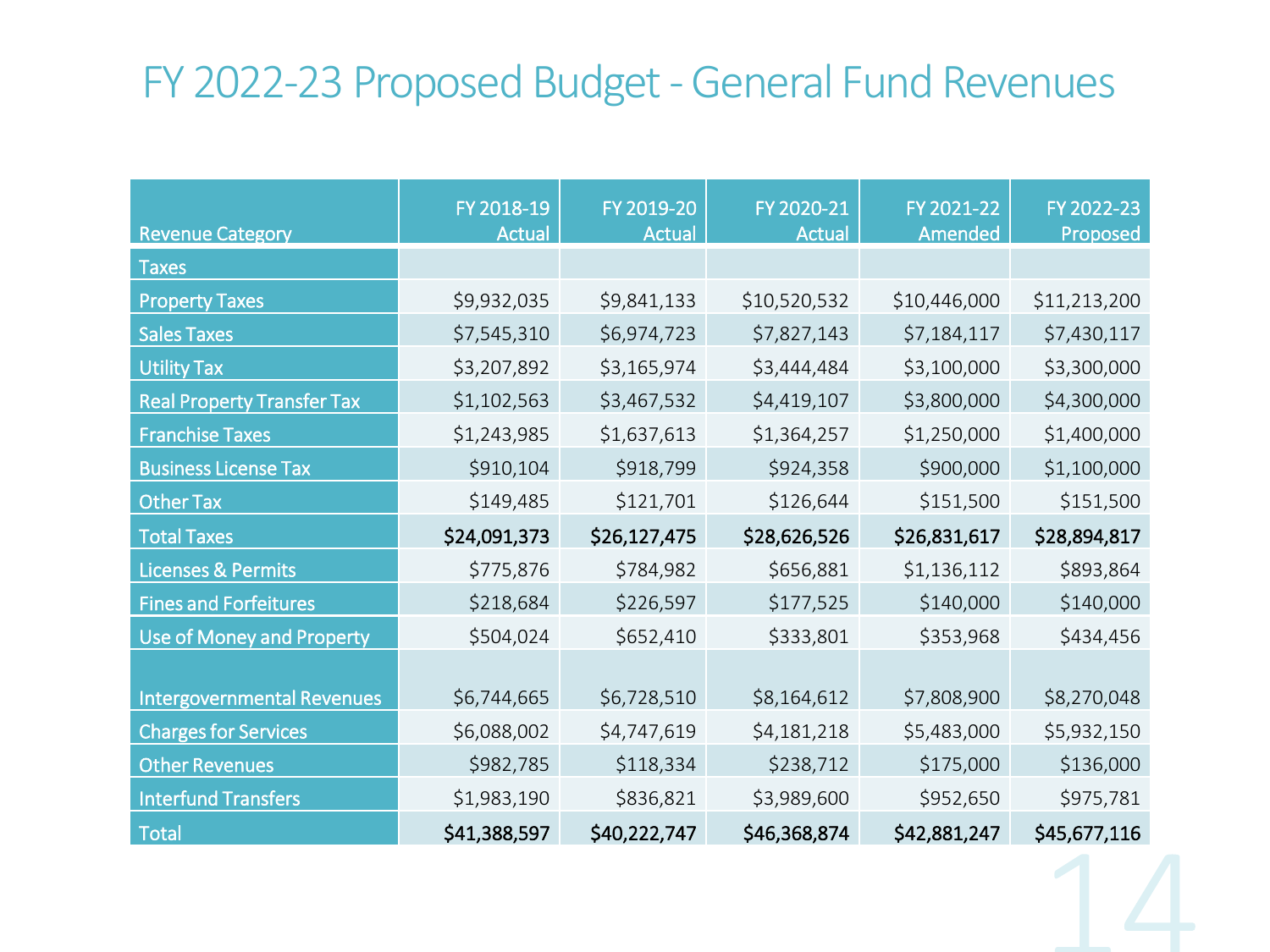### FY 2022-23 Proposed Budget General Fund Revenues

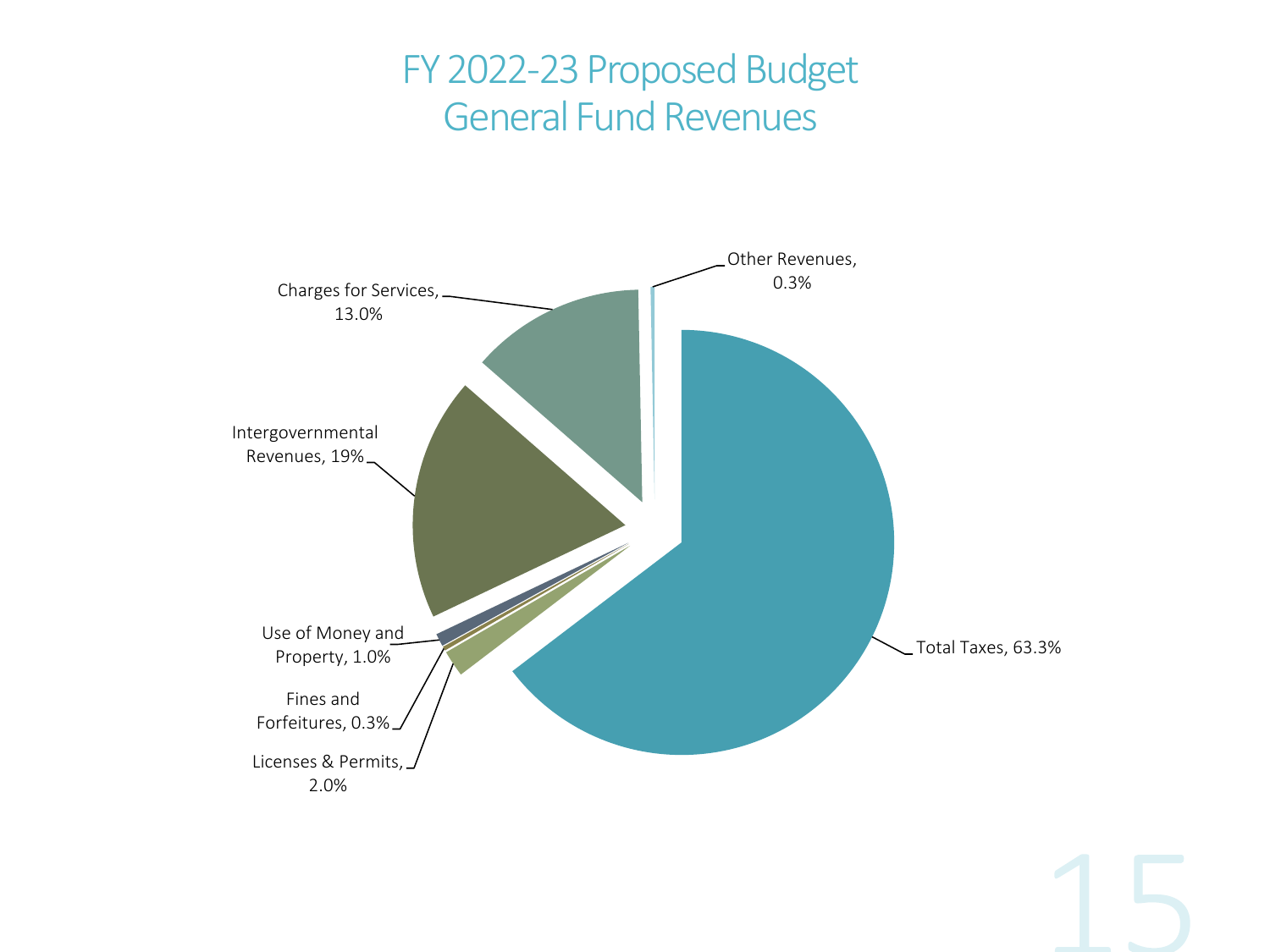### FY 2022-23 Proposed Budget General Fund Expenditures

|                                    | FY 2018-19<br><b>Actual</b> | FY 2019-20<br><b>Actual</b> | FY 2020-21<br><b>Actual</b> | FY 2021-22<br>Amended | FY 2022-23<br>Proposed |
|------------------------------------|-----------------------------|-----------------------------|-----------------------------|-----------------------|------------------------|
| Personnel                          | \$29,862,092                | \$30,383,014                | \$29,727,625                | \$30,405,915          | \$32,778,862           |
| <b>Professional Services</b>       | \$4,487,191                 | \$3,701,623                 | \$2,906,149                 | \$4,636,007           | \$4,421,343            |
| <b>Purchased Property Services</b> | \$2,300,287                 | \$2,151,924                 | \$1,600,111                 | \$2,176,979           | \$2,297,704            |
| <b>Other Services</b>              | \$1,840,614                 | \$1,805,567                 | \$1,640,747                 | \$2,935,029           | \$2,950,883            |
| <b>Supplies</b>                    | \$726,354                   | \$605,956                   | \$408,862                   | \$629,277             | \$773,131              |
| <b>Property &amp; Capital</b>      | \$422,240                   | \$413,328                   | \$1,573,151                 | \$323,278             | \$443,147              |
| <b>Financing Costs</b>             | \$478,198                   | \$535,665                   | \$585,967                   | \$528,281             | \$532,280              |
| <b>Other Financing Uses</b>        | \$1,415,882                 | \$696,727                   | \$669,817                   | \$665,612             | \$667,763              |
| <b>Total</b>                       | \$41,532,857                | \$40,293,805                | \$39,112,429                | \$42,300,378          | \$44,865,113           |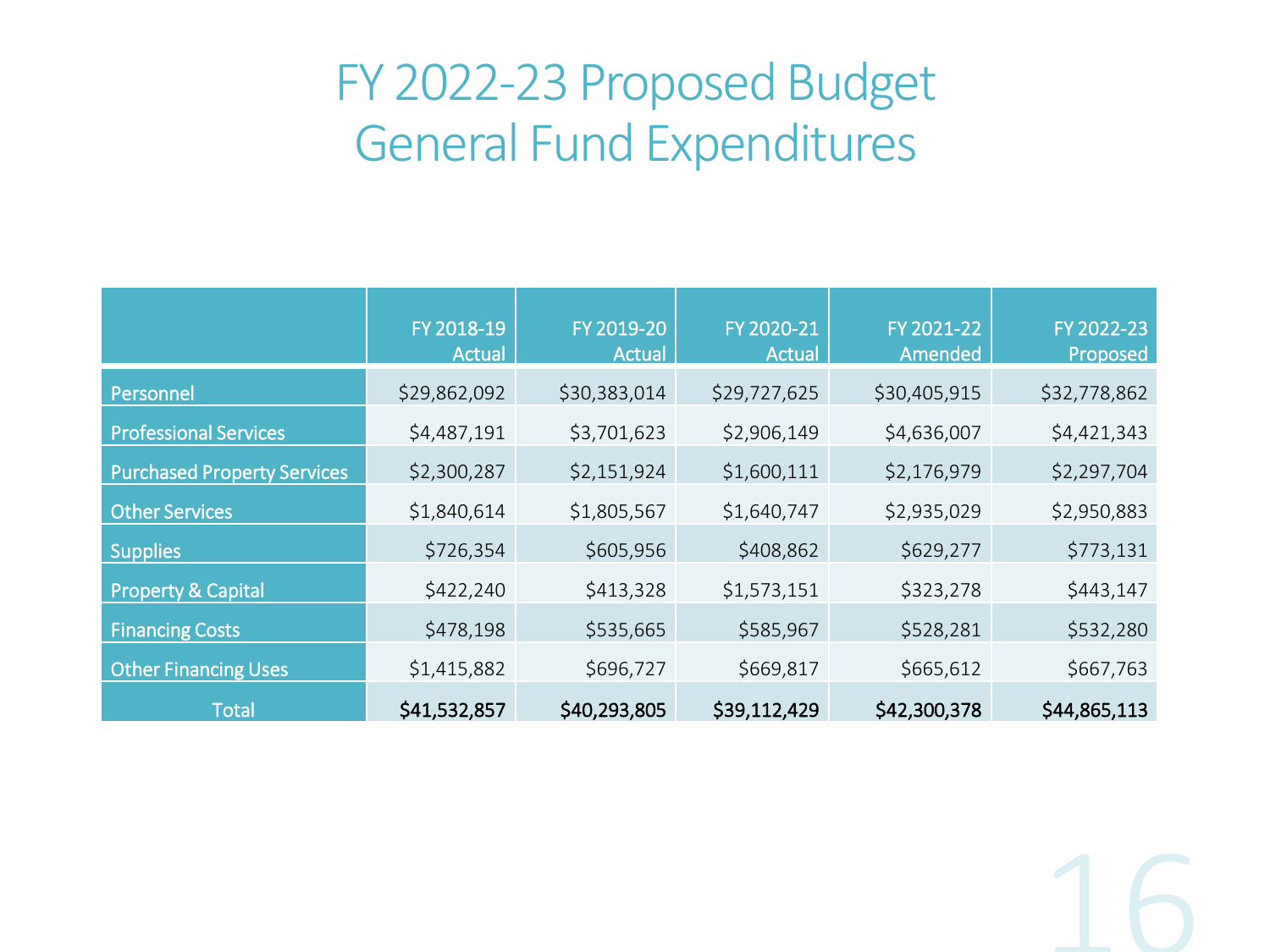### FY 2022-23 Proposed Budget General Fund Expenditures

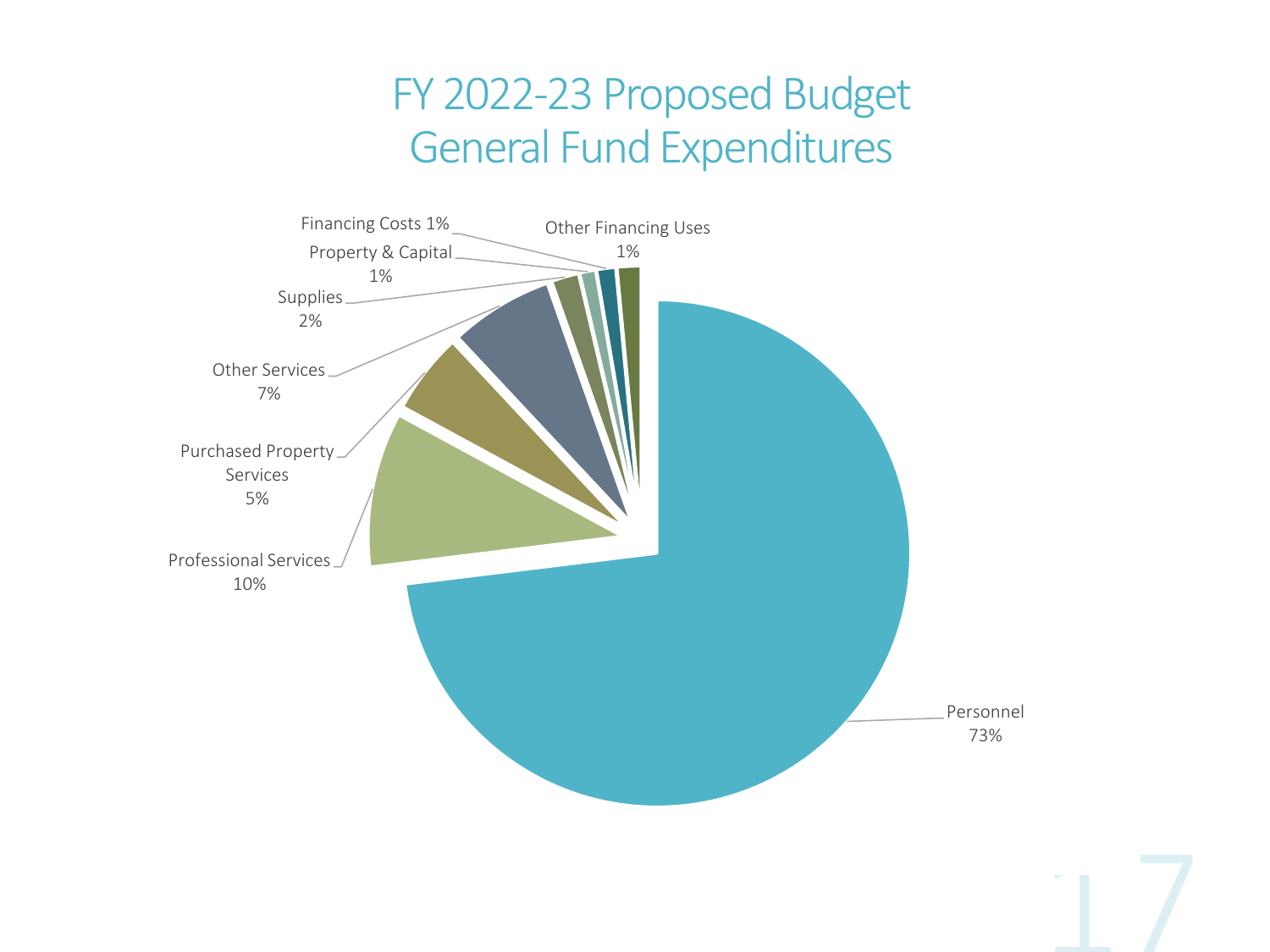### FY 2022-23 Proposed Budget General Fund Expenditures By Department

| Department                   | FY 2018-19<br><b>Actual</b> | FY 2019-20<br><b>Actual</b> | FY 2020-21<br><b>Actual</b> | FY 2021-22<br>Amended | FY 2022-23<br>Proposed |
|------------------------------|-----------------------------|-----------------------------|-----------------------------|-----------------------|------------------------|
| <b>City Management</b>       | \$4,399,101                 | \$4,567,604                 | \$3,825,700                 | \$4,826,058           | \$4,973,867            |
| Finance                      | \$1,444,991                 | \$1,538,823                 | \$1,295,815                 | \$1,483,709           | \$1,578,897            |
| Police                       | \$12,121,461                | \$12,199,388                | \$11,629,196                | \$12,250,818          | \$12,986,734           |
| Fire                         | \$11,257,758                | \$11,182,413                | \$12,168,376                | \$12,948,202          | \$13,346,883           |
| <b>Public Works</b>          | \$1,972,347                 | \$1,860,308                 | \$1,448,080                 | \$1,995,485           | \$2,285,220            |
| <b>Community Development</b> | \$2,522,098                 | \$2,505,481                 | \$2,532,671                 | \$3,273,257           | \$3,181,129            |
| Recreation                   | \$5,794,027                 | \$5,351,137                 | \$3,827,511                 | \$4,501,001           | \$5,553,392            |
| <b>Transfers</b>             | \$1,415,882                 | \$696,727                   | \$669,817                   | \$665,612             | \$667,763              |
| <b>Capital Outlay</b>        | \$344,253                   | \$59,777                    | \$1,321,189                 | \$70,000              | \$0                    |
| <b>Debt Service</b>          | \$260,939                   | \$332,147                   | \$394,074                   | \$286,236             | \$291,228              |
| <b>Total</b>                 | \$41,532,857                | \$40,293,805                | \$39,112,429                | \$42,300,378          | \$44,865,113           |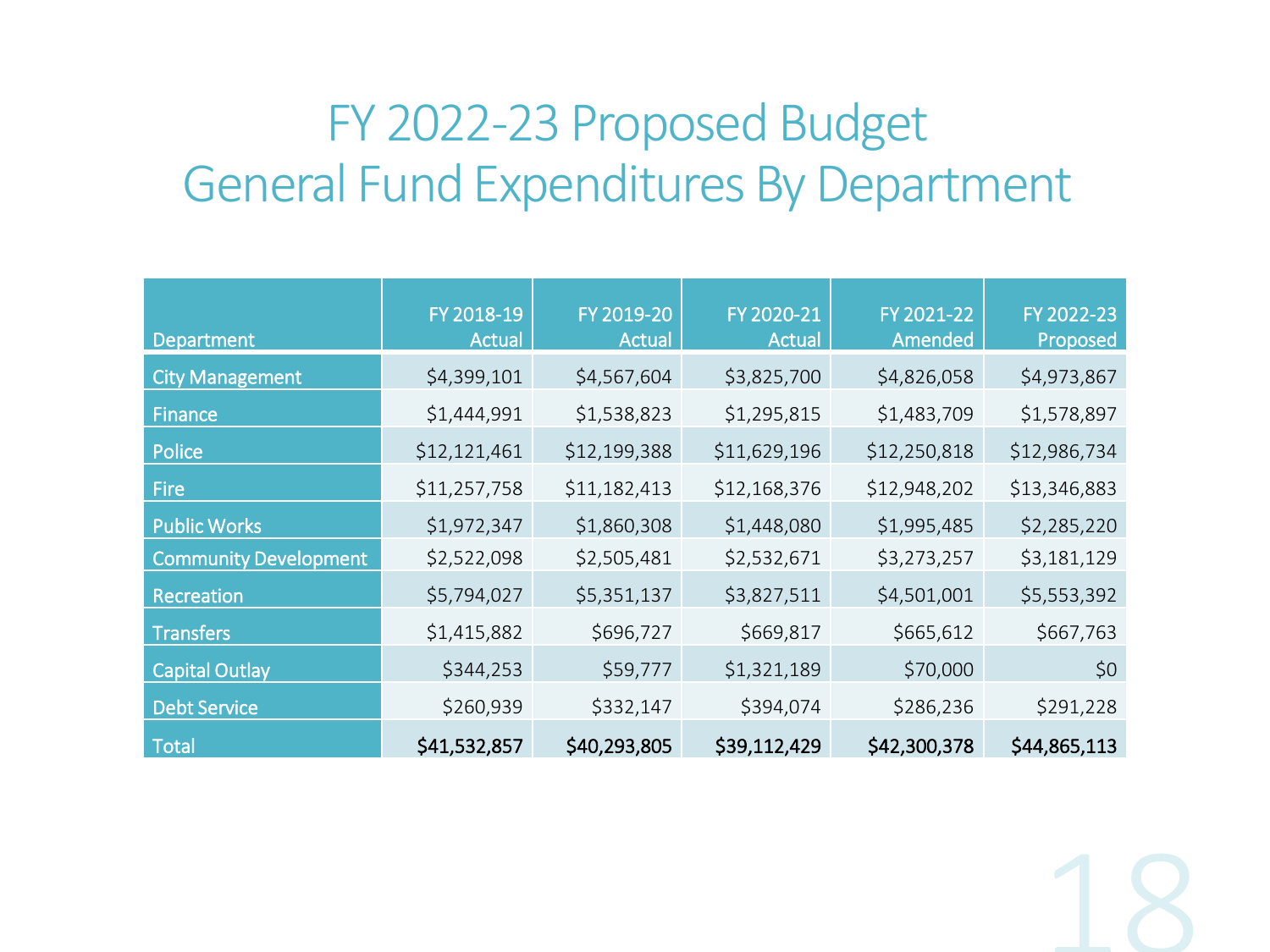## Proposed FY 2022-23 Budget: Department Highlights

- All Departments:
	- •Assumes COLA for all employees
- City Administration:
	- •Restoration of one position in the City Manager's office, to assist with public information, community engagement, support for emergency services, and other City Management initiatives
	- •Increase in professional services funding for the BART Library project and grant writing services
	- •Annual cost for increased Library hours at the El Cerrito Library
	- •Costs for the 2022 General Election
- Community Development:
	- •Additional funding for consulting and contract services to supplement vacant positions as well as specific development-related services that will be recovered by development-related revenues
	- •Continued technology upgrades to enhance services to the public
- Finance:
	- •An account technician position is proposed to be reclassified to an Accountant I position to enhance service and provide increased support to the Department
- Fire:
	- •Additional funding for training and updated equipment for personnel
- Police:
	- •Renegotiated contract with City of Richmond for dispatch services that is based on a proportional cost for the operation of their dispatch communications center
	- •Upgrades to equipment including body worn cameras and patrol vehicles
	- •Pilot program for uniform cleaning services
- Public Works:
	- •Restoration of some costs to the General Fund for landscape maintenance and utilities that had been previously funded as eligible expenses within the Measure H fund
	- •Reallocation of Management Analyst to be 50% funded by the General Fund, allowing this position to expand workload to include Climate Action activities
- Recreation:
	- •Restoration of programming to achieve pre-pandemic levels
	- •Restoration of the Fourth of July/World One festival, which had been canceled for the past two years due to the pandemic, utilizing the generous fundraising effort to offset costs of the festival from the General Fund
	- •Facilitating transfer of lease of one of the former Midtown Activity Center portables to the Kensington Police Protection and Community Services District for temporary use
	- •Restoring Senior Services activities above the core services that had been in place due to the pandemic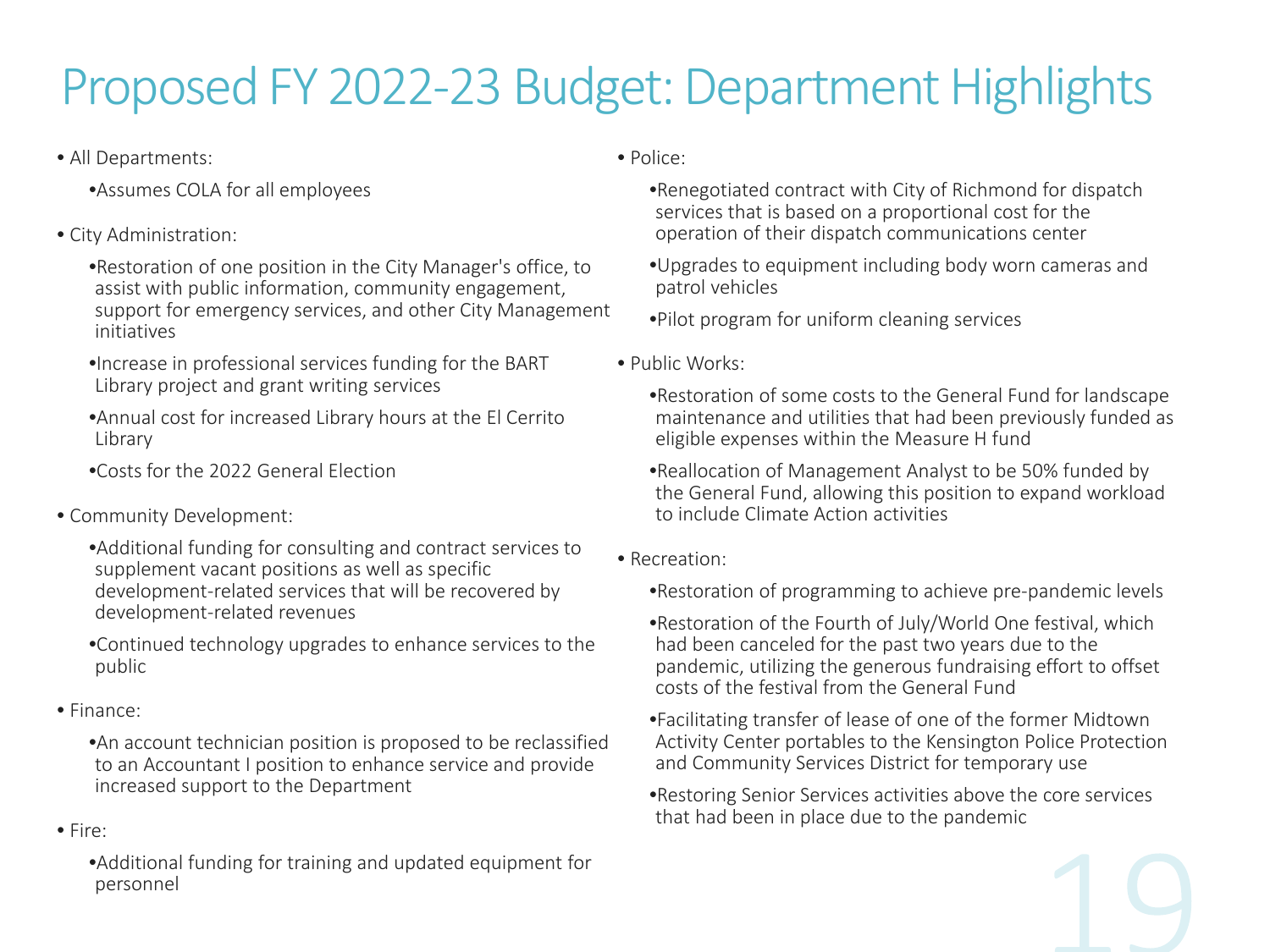## FY 2022-23 Proposed Budget General Fund Expenses by Department

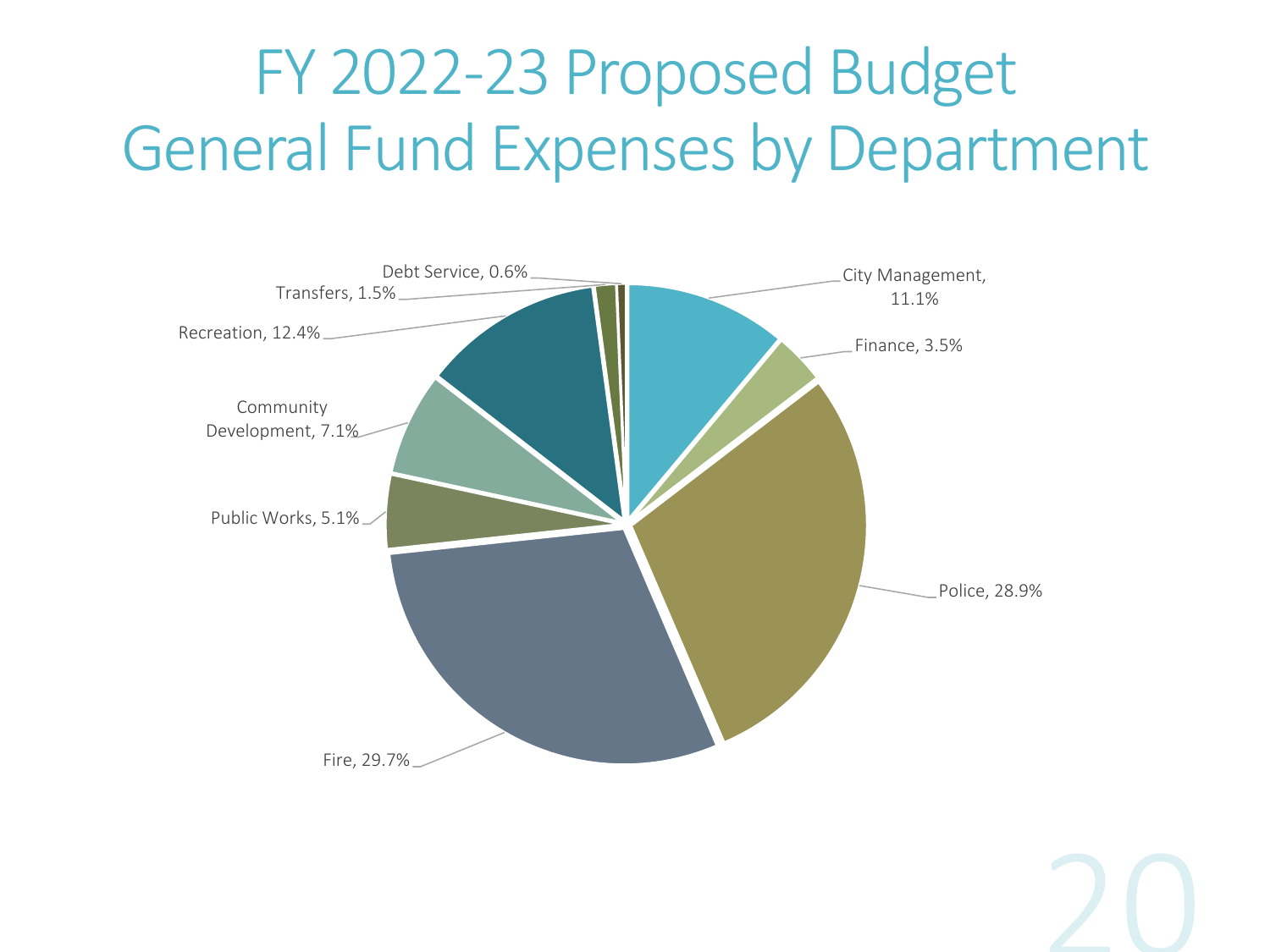#### FY 2022-23 Proposed Budget –General Fund History





**Revenues Expenditures** 

|                     | FY 2018-19<br>Actual | FY 2019-20<br>Actual | FY 2020-21<br>Actual | FY 2021-22<br>Amended | FY 2022-23<br>Proposed |
|---------------------|----------------------|----------------------|----------------------|-----------------------|------------------------|
| Revenues            | \$41,388,597         | \$40,222,747         | \$46,365,714         | \$42,881,247          | \$45,677,116           |
| <b>Expenditures</b> | \$41,532,857         | \$40,293,805         | \$39,112,429         | \$42,300,378          | \$44,865,113           |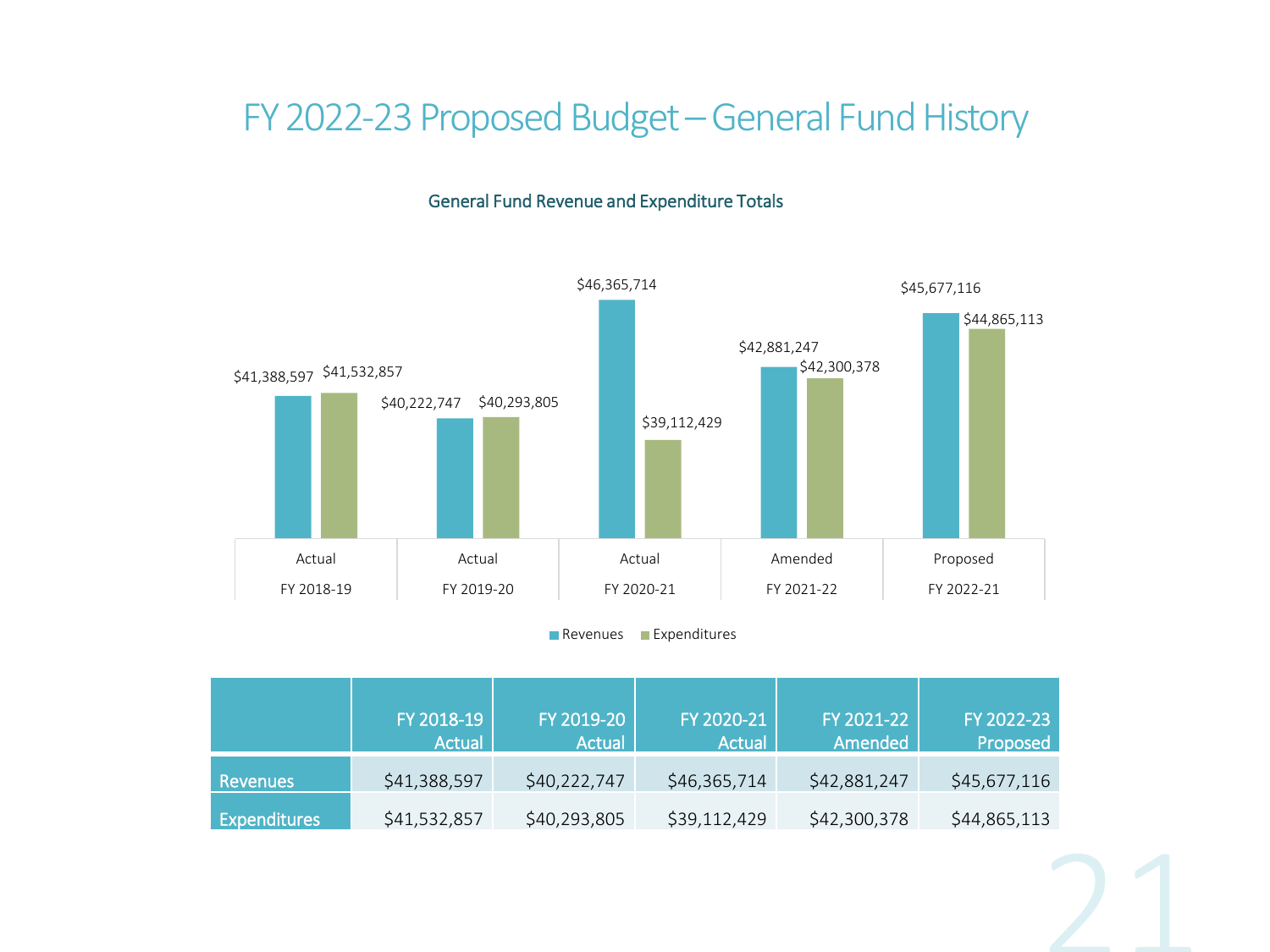### FY 2022-23 Proposed Budget General Fund Overview

| <b>General Fund Summary</b>         | FY 2018-19<br><b>Actual</b> | FY 2019-20<br><b>Actual</b> | FY 2020-21<br><b>Actual</b> | FY 2021-22<br>Amended | FY 2022-23<br>Proposed* |
|-------------------------------------|-----------------------------|-----------------------------|-----------------------------|-----------------------|-------------------------|
| Beginning Restricted Fund Balance   | \$2,321,077                 | \$1,650,928                 | \$1,667,511                 | \$25,694              | \$55,000                |
| Beginning Unassigned Fund Balance   | $-52,233,507$               | $-$1,707,620$               | $-$1,777,532$               | \$7,117,570           | \$7,669,133             |
| <b>Total Beginning Fund Balance</b> | \$87,570                    | $-538,963$                  | $-5110,021$                 | \$7,143,264           | \$7,724,133             |
| <b>Total Revenues</b>               | \$41,388,597                | \$40,222,747                | \$46,365,714                | \$42,881,247          | \$45,677,116            |
| Personnel                           | \$29,862,092                | \$30,383,014                | \$29,727,625                | \$30,405,915          | \$32,778,862            |
| Non-Personnel                       | \$11,670,765                | \$9,910,791                 | \$9,384,804                 | \$11,894,463          | \$12,086,251            |
| <b>Total Expenses</b>               | \$41,532,857                | \$40,293,805                | \$39,112,429                | \$42,300,378          | \$44,865,113            |
| Annual Surplus/(Deficit)            | $-5144,259$                 | $-571,058$                  | \$7,253,285                 | \$580,869             | \$812,003               |
| <b>Ending Total Fund Balance</b>    | $-556,689$                  | $-5110,021$                 | \$7,143,264                 | \$7,724,133           | \$8,536,136             |
| <b>Ending Reserve Percent</b>       | $-0.14%$                    | $-0.27%$                    | 18.26%                      | 18.26%                | 19.03%                  |

*\*FY 2022-23 does not include ARPA funding – will be adjusted at FY 2021-22 year-end audit*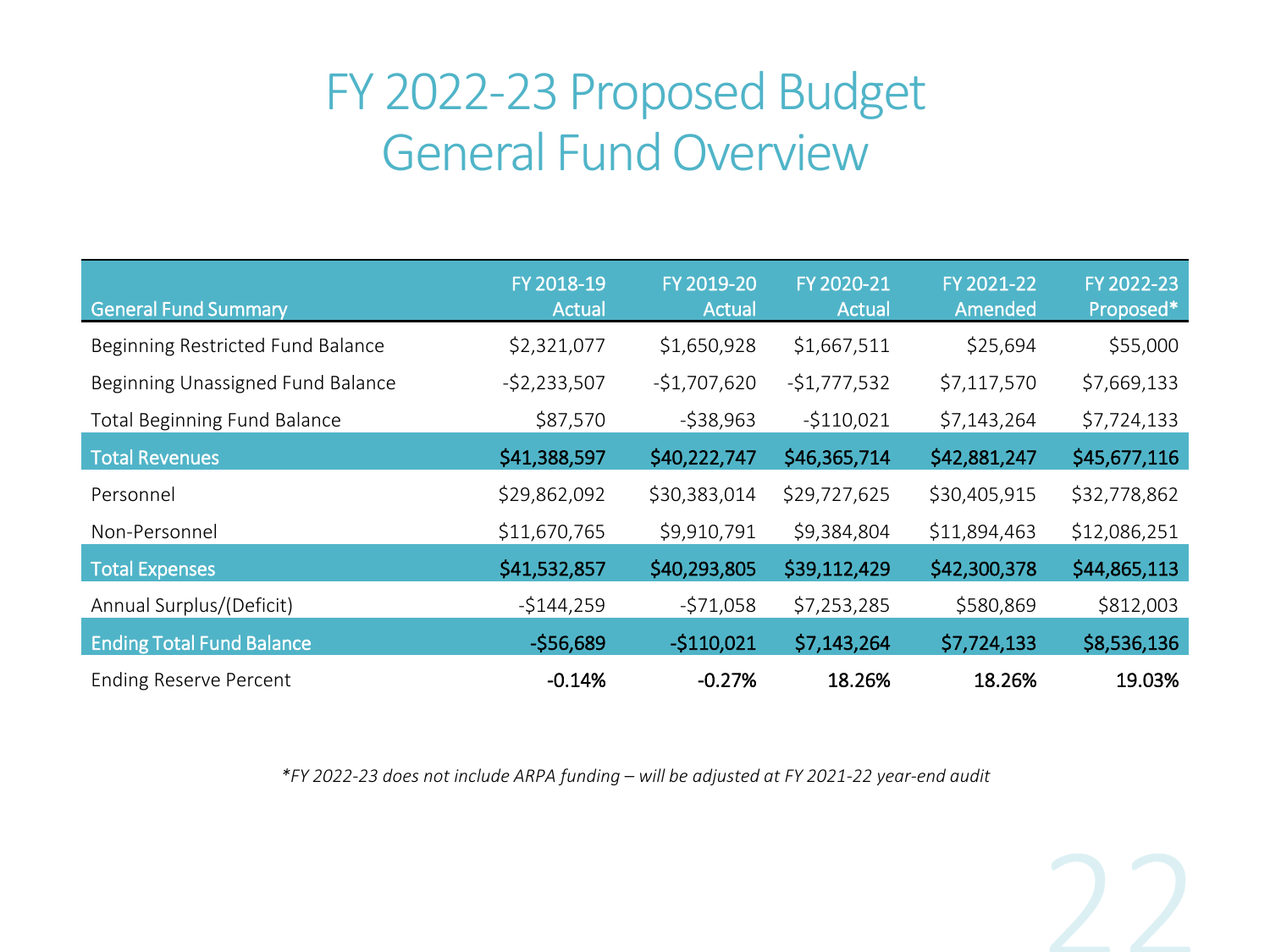FY 2022-23 Proposed Budget: General Fund Five Year Forecast Detail

|                                       |            |            | <b>Current</b> | <b>Proposed</b> |                 |                 |                 |                 |                  |
|---------------------------------------|------------|------------|----------------|-----------------|-----------------|-----------------|-----------------|-----------------|------------------|
|                                       |            |            | <b>Amended</b> | <b>Budget</b>   | <b>Forecast</b> | <b>Forecast</b> | <b>Forecast</b> | <b>Forecast</b> | <b>Inflation</b> |
|                                       | FY 2019-20 | FY 2020-21 | FY 2021-22     | FY 2022-23      | FY 2023-24      | FY 2024-25      | FY 2025-26      | FY 2026-27      | <b>Factor</b>    |
| <b>Tax Revenues</b>                   |            |            |                |                 |                 |                 |                 |                 |                  |
| Property Tax                          | \$9,841    | \$10,521   | \$10,446       | \$11,213        | \$11,662        | \$12,128        | \$12,613        | \$13,118        | 4%               |
| Sales & Use Tax                       | 3,694      | 4,033      | 3,629          | 3,875           | 3,953           | 4,032           | 4,112           | 4,195           | 2%               |
| Transactions & Use Tax                | 3,281      | 3,791      | 3,555          | 3,555           | 3,626           | 3,699           | 3,773           | 3,848           | 2%               |
| <b>Utility Users Tax</b>              | 3,166      | 3,670      | 3,100          | 3,300           | 3,399           | 3,501           | 3,606           | 3,714           | 3%               |
| <b>Business License Tax</b>           | 1,007      | 925        | 977            | 1,100           | 1,133           | 1,167           | 1,202           | 1,238           | 3%               |
| <b>Transient Occupancy Tax</b>        | 119        | 126        | 150            | 150             | 155             | 159             | 164             | 169             | 3%               |
| Property Transfer Tax                 | 3,468      | 4,419      | 3,800          | 4,300           | 4,429           | 4,562           | 4,699           | 4,840           | 3%               |
| Franchise Payments/Tax                | 1,638      | 1,138      | 1,250          | 1,400           | 1,442           | 1,485           | 1,530           | 1,576           | 3%               |
| <b>Total Taxes</b>                    | \$26,213   | \$28,623   | \$26,907       | \$28,893        | \$29,798        | \$30,733        | \$31,699        | \$32,697        |                  |
| <b>Other Revenues</b>                 |            |            |                |                 |                 |                 |                 |                 |                  |
| Vehicle License Fee (VLT)             | \$2,821    | \$3,002    | \$3,089        | \$3,250         | \$3,348         | \$3,448         | \$3,551         | \$3,658         | 3%               |
| Intergovernmental                     | 3,394      | 4,854      | 4,546          | 5,020           | 5,171           | 5,326           | 5,486           | 5,650           | 3%               |
| Fines & Forfeitures                   | 227        | 178        | 140            | 140             | 144             | 149             | 153             | 158             | 3%               |
| Comm Develop/Planning Fees            | 1,464      | 1,341      | 1,993          | 1,977           | 2,036           | 2,097           | 2,160           | 2,225           | 3%               |
| Park & Recreation Fees                | 3,841      | 3,151      | 4,231          | 4,877           | 5,023           | 5,174           | 5,329           | 5,489           | 3%               |
| Other Fees/Charges/Rentals            | 175        | 175        | 157            | 118             | 122             | 125             | 129             | 133             | 3%               |
| <b>Interest Earnings</b>              | 168        | 59         | 40             | 40              | 40              | 40              | 40              | 40              | 0%               |
| Other Revenue                         | 1,084      | 993        | 826            | 386             | 398             | 410             | 422             | 434             | 3%               |
| Transfers In                          | 837        | 3,990      | 4,003          | 976             | 1,005           | 1,035           | 1,066           | 1,098           | 3%               |
| <b>Total Other Revenues</b>           | \$14,009   | \$17,742   | \$19,024       | \$16,784        | \$17,286        | \$17,803        | \$18,336        | \$18,885        |                  |
| <b>Total Revenues</b>                 | \$40,223   | \$46,366   | \$45,931       | \$45,677        | \$47,084        | \$48,536        | \$50,035        | \$51,582        |                  |
| Revenue Growth                        |            | 15.3%      | $-0.9%$        | $-0.6%$         | 3.1%            | 3.1%            | 3.1%            | 3.1%            |                  |
|                                       |            |            |                |                 |                 |                 |                 |                 |                  |
| Personnel                             |            |            |                |                 |                 |                 |                 |                 |                  |
| Salaries/Add-Pays/Incentives          | \$15,660   | \$14,499   | \$15,337       | \$16,476        | \$16,971        | \$17,480        | \$18,004        | \$18,544        | 3%               |
| Overtime/Part-time                    | 3,327      | 3,190      | 2,985          | 3,268           | 3,366           | 3,467           | 3,571           | 3,678           | 3%               |
| Retirement (UAL+ normal cont)         | 6,392      | 6,955      | 7,660          | 8,282           | 8,531           | 8,787           | 9,050           | 9,322           | 3%               |
| <b>Medical Benefits</b>               | 2,694      | 2,657      | 2,680          | 2,764           | 2,847           | 2,933           | 3,021           | 3,111           | 3%               |
| <b>Other Benefits</b>                 | 2,309      | 2,427      | 1,744          | 1,989           | 2,048           | 2,110           | 2,173           | 2,238           | 3%               |
| <b>Total Personnel</b>                | \$30,383   | \$29,728   | \$30,406       | \$32,779        | \$33,762        | \$34,775        | \$35,818        | \$36,893        |                  |
|                                       |            |            |                |                 |                 |                 |                 |                 |                  |
| <b>Non-Personnel Operations</b>       |            |            |                |                 |                 |                 |                 |                 |                  |
| Purchased Professional & Tech Svs     | \$3,702    | \$2,906    | \$4,636        | \$4,421         | \$4,554         | \$4,691         | \$4,831         | \$4,976         | 3%               |
| <b>Purchased Property Services</b>    | 2,152      | 1,600      | 2,177          | 2,298           | 2,367           | 2,438           | 2,511           | 2,586           | 3%               |
| <b>Other Purchased Services</b>       | 1,806      | 1,641      | 2,935          | 2,951           | 3,039           | 3,131           | 3,225           | 3,321           | 3%               |
| <b>Supplies</b>                       | 606        | 409        | 629            | 773             | 796             | 820             | 845             | 870             | 3%               |
| Property & Capital                    | 413        | 252        | 323            | 443             | 456             | 470             | 484             | 499             | 3%               |
| <b>Financing Costs</b>                | 536        | 586        | 528            | 532             | 548             | 565             | 582             | 599             | 3%               |
| Other Financing Uses/Transfer Out     | 697        | 1,991      | 666            | 668             | 688             | 708             | 730             | 752             | 3%               |
| <b>Total Non-Personnel Operations</b> | \$9,911    | \$9,385    | \$11,894       | \$12,086        | \$12,449        | \$12,822        | \$13,207        | \$13,603        |                  |
| <b>Total Expenditures</b>             | \$40,294   | \$39,112   | \$42,300       | \$44,865        | \$46,211        | \$47,597        | \$49,025        | \$50,496        |                  |
| <b>Expenditure Growth</b>             | -99.9%     | $-2.9%$    | 8.2%           | 6.1%            | 3.0%            | 3.0%            | 3.0%            | 3.0%            |                  |
|                                       |            |            |                |                 |                 |                 |                 |                 |                  |
| Annual Net Revenue (Expense)          | (71)       | 7,253      | 3,689          | 812             | 873             | 939             | 1,010           | 1,086           |                  |
| <b>Beginning Fund Balance</b>         | 1          | (110)      | 7,143          | 10,832          | 11,644          | 12,517          | 13,456          | 14,466          |                  |
| <b>Ending Fund Balance</b>            | (\$70)     | \$7,143    | \$10,833       | \$11,644        | \$12,517        | \$13,456        | \$14,466        | \$15,552        |                  |
| Balance as % of Total Expense         | $-0.2%$    | 18.3%      | 25.6%          | 26.0%           | 27.1%           | 28.3%           | 29.5%           | 30.8%           |                  |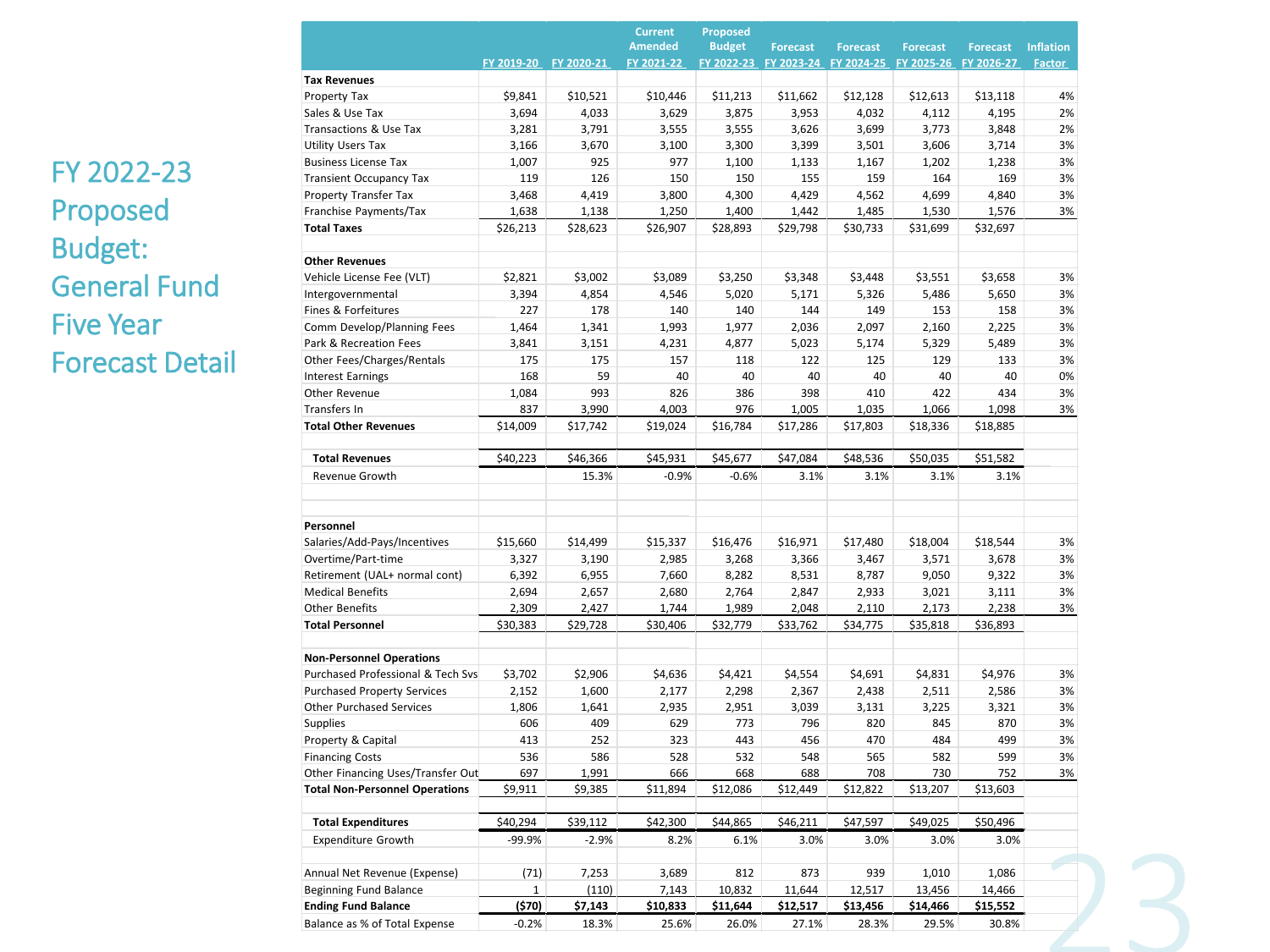### FY 2022-23 Proposed Budget: General Fund Projections



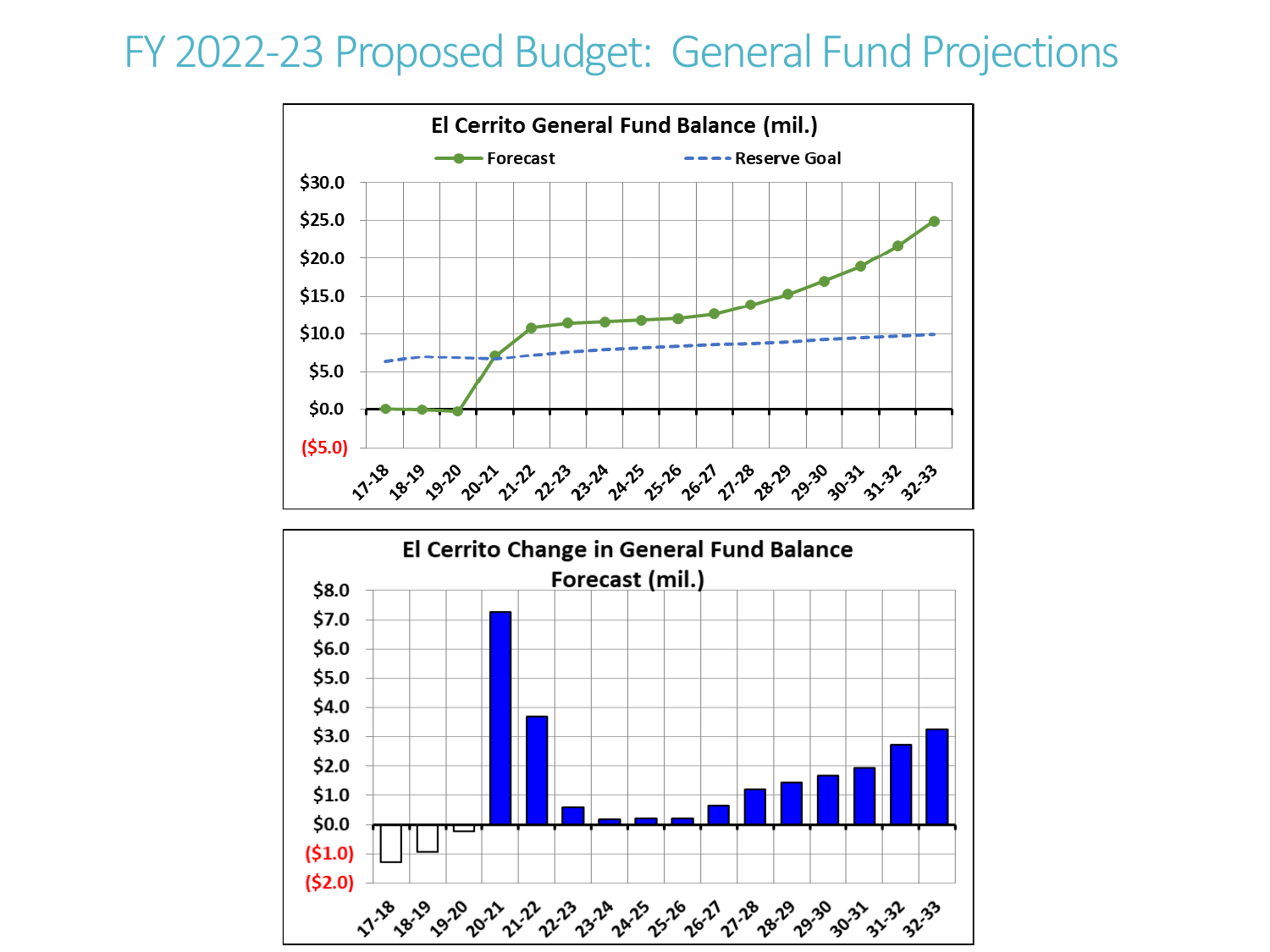FY 2022-23 Proposed Budget Capital Improvement Program Funds

|     |                                                                 | Project# | Category  | Proposed<br>2022-23 |
|-----|-----------------------------------------------------------------|----------|-----------|---------------------|
| 205 | Measure J Storm Drain                                           |          |           |                     |
|     | Storm Drain Program                                             | C5036    | SD        | 308,000             |
|     | SUBTOTAL Measure J Storm Drain                                  |          |           | 308,000             |
|     |                                                                 |          |           |                     |
| 206 | Measure A Swim Center                                           |          |           |                     |
|     | Swim Center Capital Enhancements                                | C3050    | FA        | 270,350             |
|     | SUBTOTAL Measure A Swim Center                                  |          |           | 270,350             |
| 207 | <b>Measure H Parks &amp; Recreation Facilities</b>              |          |           |                     |
|     | Parks & Recreation Facilities Master Plan Program               | various  | PK        |                     |
|     | Swim Center Enhancements                                        | C3050    | FA        | 64,650              |
|     | Arlington Park Improvements                                     | tbd      | PК        | 147,124             |
|     | SUBTOTAL Measure H Parks & Rec                                  |          |           | 211,774             |
| 211 | Measure A Street Improvements**                                 |          |           |                     |
|     | Annual Street Improvement Program                               | C3027    | ST        | 675,000             |
|     | Traffic Safety & Management Program                             | C3070    | ST        | 50,000              |
|     | Richmond Street Improvements                                    | C3080    | <b>ST</b> | 400,000             |
|     | Local Match - Potential Federal Stimulus Funds                  | tbd      | ST        | 150,000             |
|     | SUB TO TAL Measure A Street Improvements                        |          |           | 1,275,000           |
| 212 | SB 1 - Road Maintenance and Rehabilitation Account Fund         |          |           |                     |
|     | Access Modifications - Streets & Sidewalks                      | C3024    | ST        | 400,000             |
|     | Del Norte TOD Infrastructure Imprymnts                          | C4014    | ST        | 50,000              |
|     | Active Transportation Program                                   | tbd      | ST        | 25,000              |
|     | Local Roadway Safety Plan                                       | tbd      | <b>ST</b> | 15,000              |
|     | SUBTOTAL SB 1 - Road Maintenance and Rehabilitation Account     |          |           | 490,000             |
| 301 | Capital Improvement Fund (A, Other Sources - Secure)            |          |           |                     |
|     | Energy & Water Efficiency Program                               | C3043    | AD        | 21,000              |
|     | Park Facilities Rehab & Improvement Program                     | tbd      | FA        | 61,000              |
|     | Arlington Park Improvements                                     | tbd      | PK        | 192,876             |
|     | HNA Trail Entry & Signage Improvements                          | C5038    | PК        | 60,058              |
|     | Ohlone Greenway Impr - Hill to Blake                            | C3069    | CR.       |                     |
|     | Del Norte TOD Infrastructure Imprymnts                          | C4014    | ST        | 10,716,241          |
|     | El Dorado-Gladys-B Street Imprvmnts                             | C3079    | ST        |                     |
|     | Local Roadway Safety Plan                                       | tbd      | <b>ST</b> | 72,000              |
|     | SUB TO TAL Capital Improvement Fund (A, Other Sources - Secure) |          |           | 11,123,175          |
|     | Total Capital Improvement Program Budget Appropriations         |          |           | \$13,678,299        |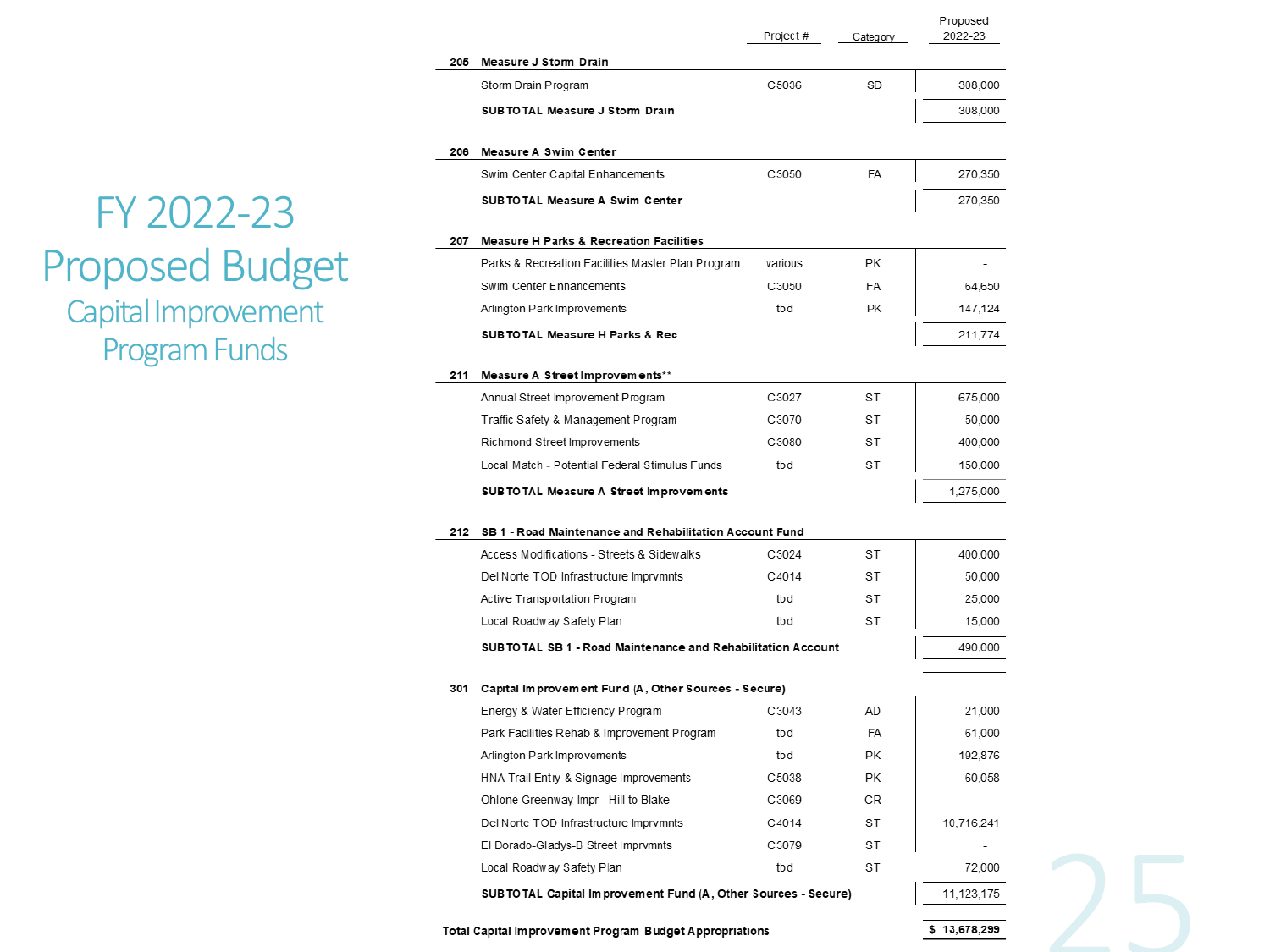# One-time Projects/Expenditures

•Staff is recommending three one-time projects that will be undertaken this fiscal year that would be proposed to utilize fund balance, including:

•Classification and Compensation Study - \$200,000

- •General Plan Safety Element \$175,000 (estimate)
- •Climate Action Plan update \$85,000 (estimate)

•For each of these projects, instead of including the expenses within the Proposed FY 2022-23 Budget, staff will separately bring the contracts for these items to the City Council and request a separate appropriation from General Fund balance to fund the projects

•The estimated cost of the three projects in total would have an impact of \$460,000 to the General Fund balance

•General Fund balance is estimated to be \$10,773,262 as of the end of FY 2021-22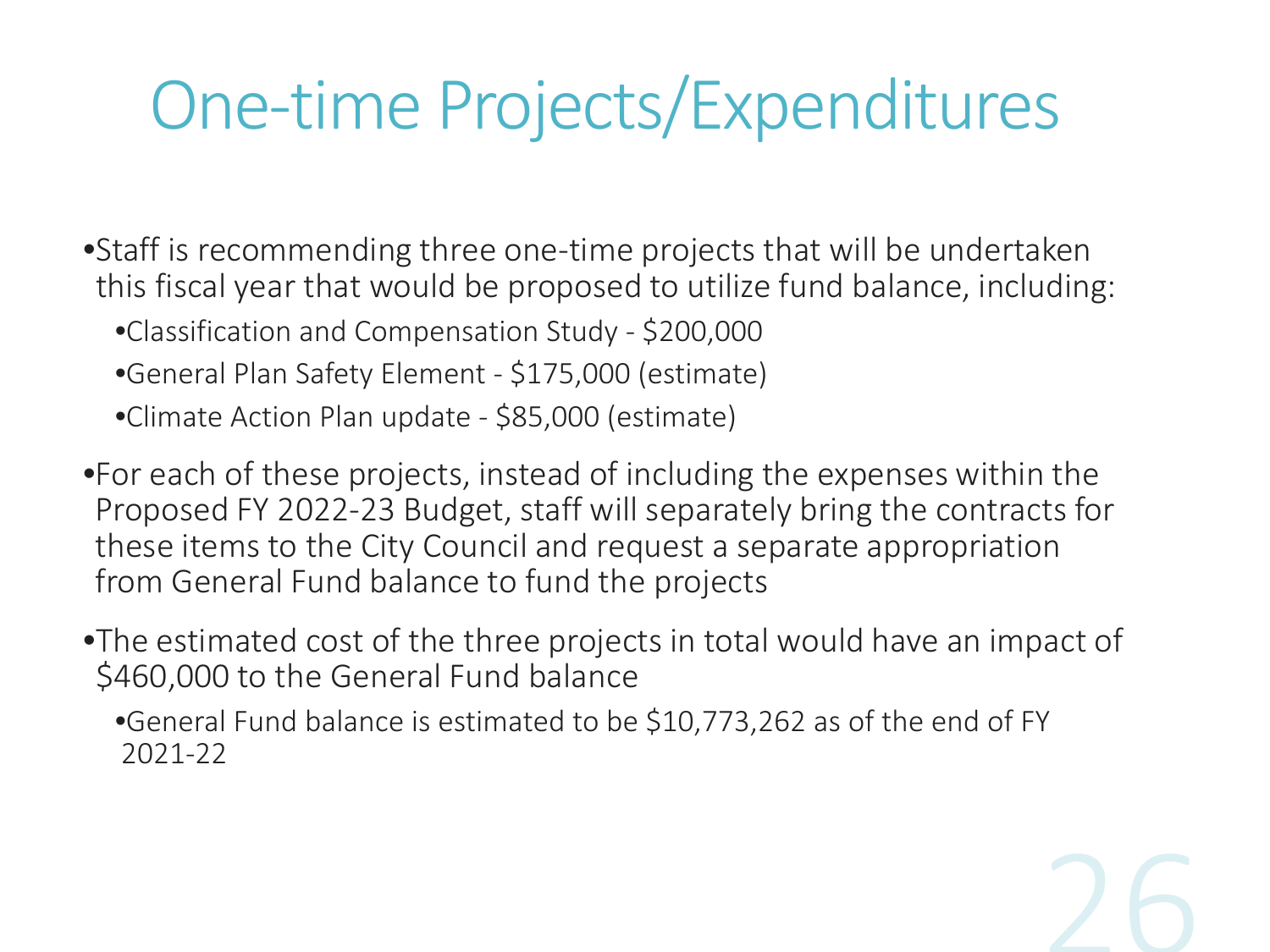FY 2022-23 Proposed Budget Next Steps

- Questions, Comments, Direction
- FAB Meeting June 16, 2022
- Finalize budget document
- Regular City Council Meeting June 21, 2022

27

- Additional Special Meetings as needed
- Adoption of Budget by June 30, 2022